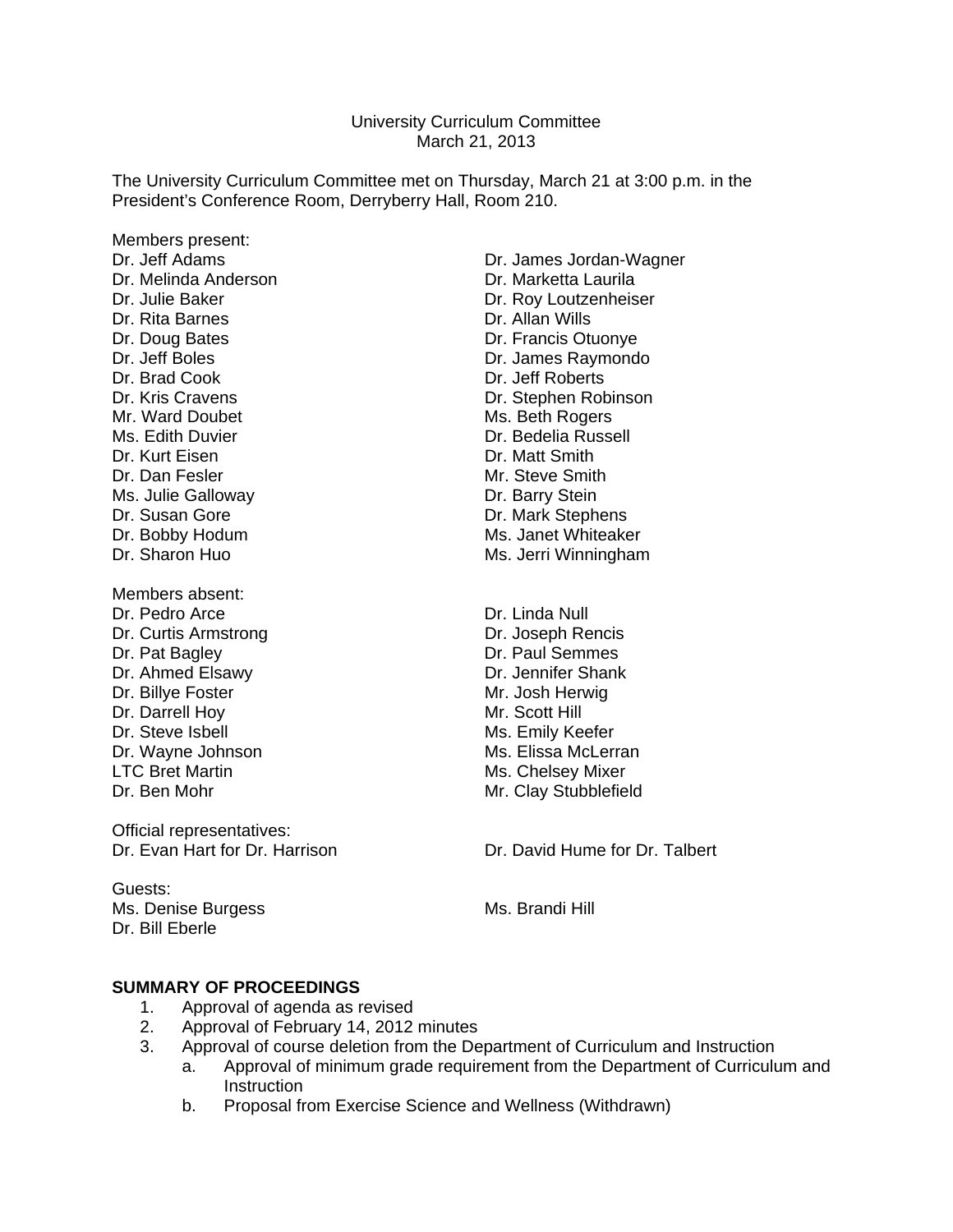- 4. Approval of course and curriculum changes from the Department of English
- 5. Approval of course addition from the Department of Counseling and Psychology
- 6. Approval of course changes from the Department of Foreign Languages
- 7. Approval of course and curriculum changes from the Department of Mathematics
- 8. Approval of concentration name change from the Department of Earth Sciences
- 9. Approval of change in degree requirements for the B.S. from the Department of History
- 10. Approval of course addition from the Department of History
- 11. Approval of course additions and changes from the Department of Sociology and Political Science for the international relations and comparative government concentration
- 12. Approval of curriculum changes for the Political Science legal studies concentration from the Department of Sociology and Political Science
- 13. Approval of BFA concentration name change from the Department of Art
- 14. Approval of course changes from the Department of Basic Engineering
- 15. Approval of course additions from the Department of Basic Engineering
- 16. Approval of curriculum change from the Department of Manufacturing and Engineering **Technology**
- 17. Approval of course additions and curriculum changes from the Department of Computer Science
- 18. Proposal from Department of Computer Science (withdrawn)
- 19. Approval of course additions, changes and curriculum changes from the School of Human Ecology
- 20. Approval of course changes from the Whitson-Hester School of Nursing
- 21. Approval of course additions from the Whitson-Hester School of Nursing
- 22. Approval of course and curriculum changes from the Whitson-Hester School of Nursing for the RN-BSN program
- 23. Approval of course additions from the Whitson-Hester School of Nursing
- 24. Approval of course addition and changes from the Department of Biology
- 25. Election of 2013-14 Chairperson

# **PROCEEDINGS**

## **1. Approval Agenda as Revised**

Dr. Gore requested that the proposal from Exercise Science and Wellness be moved to 3.B, as it was included with the Curriculum and Instruction proposals (Item 3). She also noted a correction to the Department name (Item 13) to Manufacturing and Engineering Technology. **Motion.** Dr. Mills moved to approve the agenda as revised. The motion was seconded by Dr. Stein and carried.

## **2. Approval of February 14, 2013 Minutes**

**Motion.** Dr. Robinson moved to approve the minutes as submitted. The motion was seconded by Dr. Stein and carried.

# **3. Approval of Course Deletions from the Department of Curriculum and Instruction**

In a memorandum dated February 21, 2013, approval was requested for the following:

Course Deletions:

Teaching of Reading 3300 Lec. 3, Credit 3 Teaching of Reading 3301 Lec. 3, Credit 3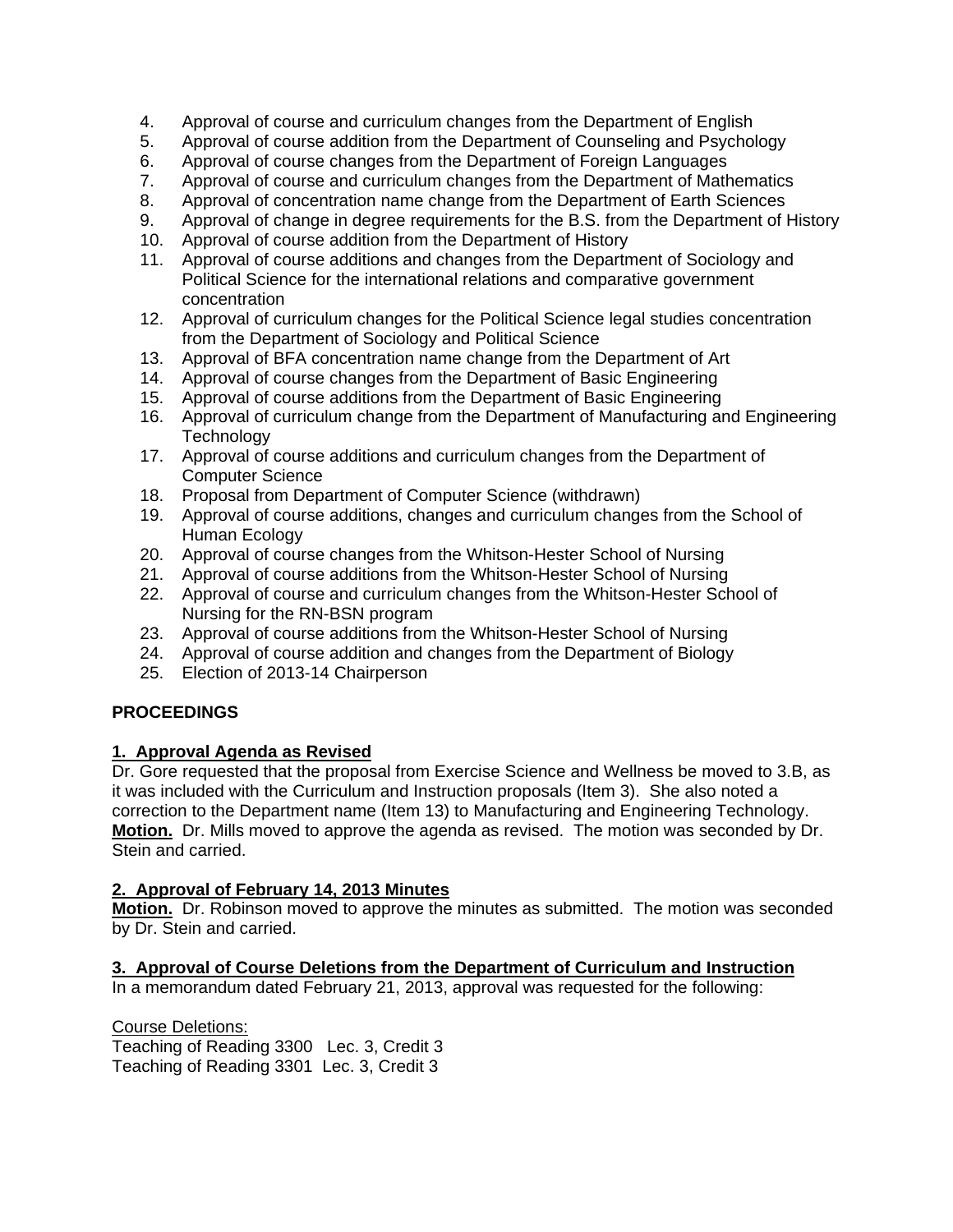**Motion.** Dr. Baker moved to approve the deletions effective immediately. The motion was seconded by Dr. Stein and carried.

### **3a. Approval of Minimum Grade Requirement Changes from the Department of Curriculum and Instruction**

In a memorandum dated March 5, 2013, approval was requested for the following:

**Changes:** A grade of B or better is required of all Residency I candidates before being allowed into Residency II. A grade of B or better is required of all Residency II candidates and Student Teachers. This would affect the following classes: ARED, AGED, HEC, ELED, EXPW, MUED, SEED, SPED, ECSP 4871 and 4881 for Residency I and II; ARED, AGED, HEC, ELED, EXPW, MUED, SEED, SPED, ECSP 4870 and 4880 for Student Teaching I and II.

**Motion.** Dr. Baker moved to approve the changes effective Fall 2013. The motion was seconded by Dr. Barnes and carried.

### **3b. Proposal from the Department of Exercise Science & Wellness**

The proposal was withdrawn from action.

## **4. Approval of Course and Curriculum Changes from the Department of English & Communications**

In memorandums dated December 6, 2012, January 29, 2013, and February 14, 2013, approval was requested for the following:

Course Change: (Dec. 6 memo)

- I. Course Change
	- A. Change the course title of ENGL 4820

From: Survey of Upper Cumberland Folklore To: Upper Cumberland Folklore

B. Add a graduate (5000-level) designation to ENGL 4820

From: ENGL 4820. Upper Cumberland Folklore. Lec. 3. Credit 3. Folklore of the Upper Cumberland with emphasis on relationships between regional material and the broad perspective of the humanities.

To: ENGL 4820 (5820). Upper Cumberland Folklore. Lec. 3. Credit 3. Folklore of the Upper Cumberland with emphasis on relationships between regional material and the broad perspective of the humanities. Students enrolled in the 5000-level course will be required to complete additional work as stated in the syllabus.

EFFECTIVE: Fall 2013

Course Change: (Jan. 29 memo) Change the course number of ENGL 4321 (5321)

From: ENGL 4321 (5321). Nineteenth Century American Literature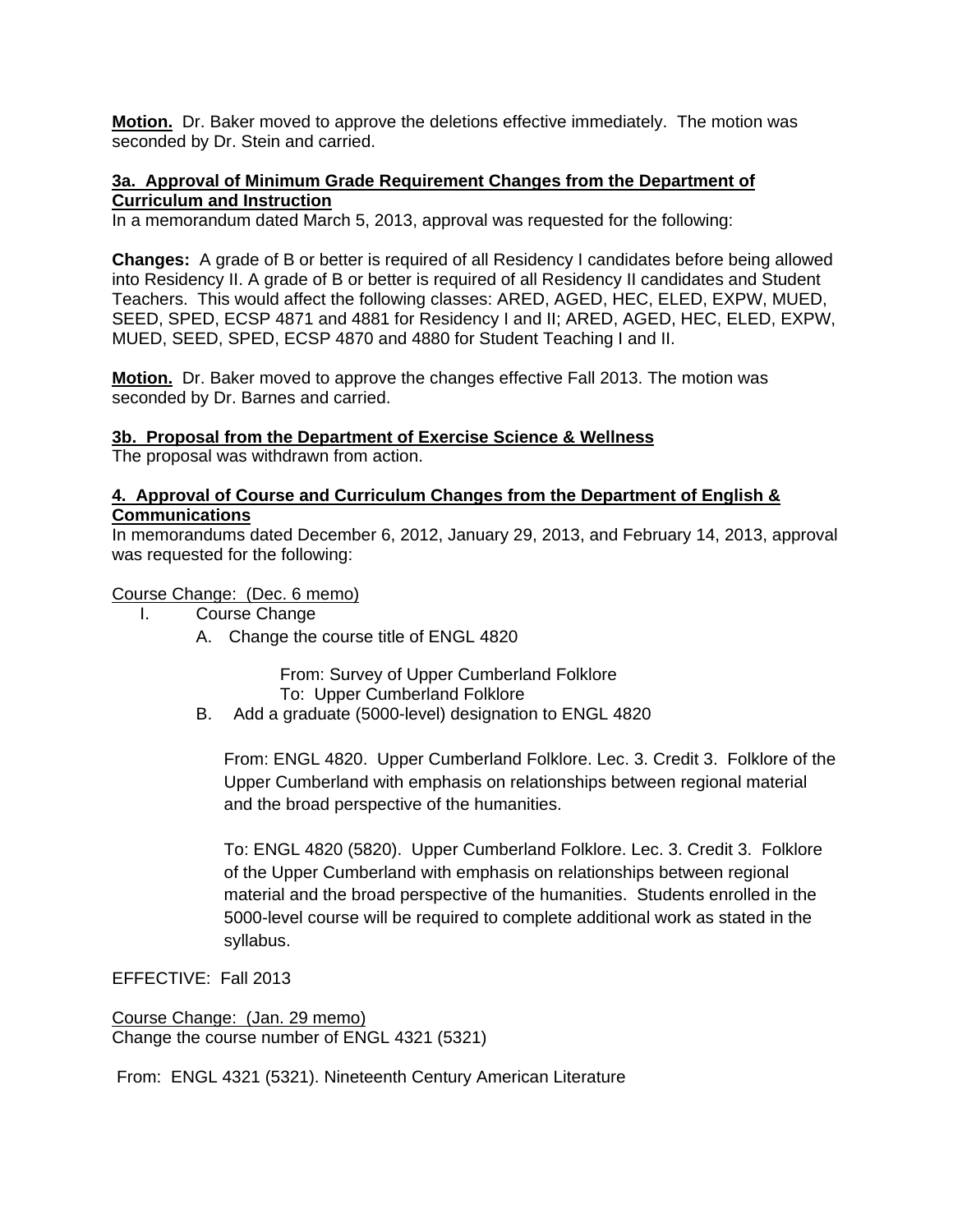To: ENGL 4320 (5320). Nineteenth Century American Literature

EFFECTIVE: Spring 2013

## Adding courses to blocks: (Feb. 14)

- I. Curriculum Change
	- A. Add ENGL 4650 (5650)The Graphic Novel and ENGL 4840 (5840) The Gothic Tale of Terror to the Genre Block of courses in the Writing/Language/Genre Concentration and the Literature Concentration of the BA English curriculum.
	- B. Add ENGL 4450 (5450) Creative Writing: Poetry to the list of Writing courses included in the Writing Block in the Writing/Language/Genre Concentration of the BA English curriculum.
	- C. In the list of American Block courses in the Writing/Language/Genre Concentration and the Literature Concentration of the BA English curriculum, delete ENGL 4321 (5321) Nineteenth Century American Literature and add ENGL 4320 (5320) Nineteenth Century American Literature.
	- D. In the list of Genre block courses in the Writing/Language/Genre Concentration, add ENGL 4620 (5620) Poetry: Form, Genre, Theory.

EFFECTIVE: Spring 2013

**Motion.** Dr. Null moved to approve all three memorandums. The motion was seconded by Dr. Stein and carried.

NOTE: December 6 memo – Approval for 1.A. only

## **5. Approval of Course Addition from the Department of Counseling & Psychology**

In a memorandum dated February 21, 2013, approval was requested for the following:

Course Addition:

PSY 3020. Information Literacy in Psychology. Lec. 3. Credit 3.

Prerequisites: PSY 2010 and 3 additional PSY credits. The course emphasizes information literacy in reading, evaluating, and summarizing scientific literature in psychology. The course includes exposure to scientific writing (APA format) and basic research concepts and terminology in psychology.

**Motion.** Dr. Stein moved to approve the addition effective Fall 2013. The motion was seconded by Dr. Smith and carried.

## **6. Approval of Course Changes from the Department of Foreign Languages**

In a memorandum dated March 7, 2013, approval was requested for the following:

Course Changes:

FROM:

GERM 3010. Written Communication in German. Lec. 3. Credit 3.

Prerequisite: GERM 2020. Writing with additional practice in listening, speaking and reading, while exploring cultural topics. Required for majors. Qualified students may be able to take this course without the prerequisite by contacting the instructor.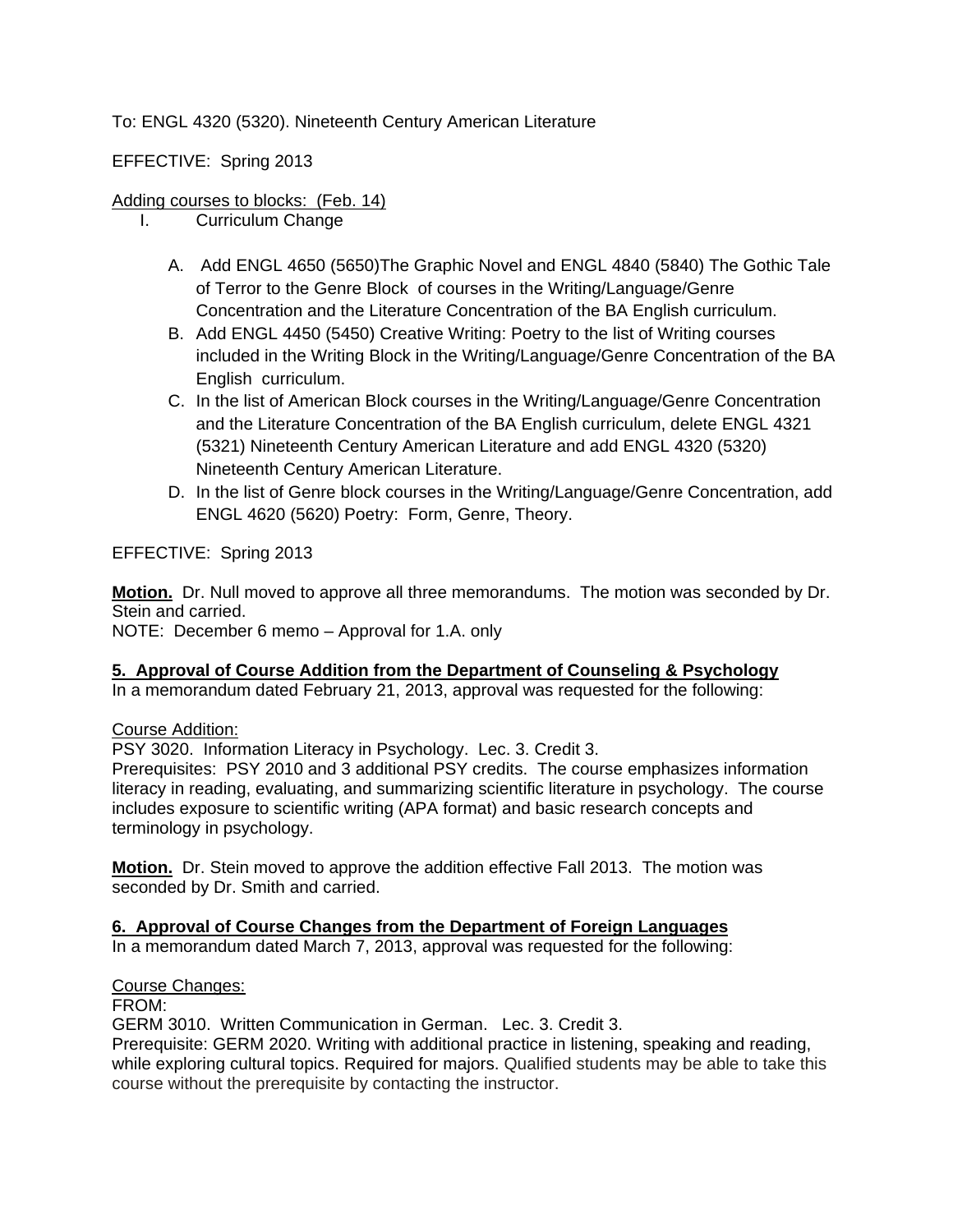## TO:

GERM 3010. Written Communication in German. Lec. 3. Credit 3.

Prerequisite: GERM 2020. Advanced grammar and composition course. Further development of written command of language structures with additional practice in listening and speaking, while exploring cultural topics. Emphasis on writing proficiency. Required for majors. Qualified students may be able to take this course without the prerequisite by contacting the instructor.

### FROM:

GERM 3020. Oral Communication in German. Lec. 3. Credit 3.

Prerequisite: GERM 2020. Oral communication (speaking and listening) with additional practice in writing and reading while exploring cultural topics. Required for majors. Students with native or native-like fluency in German will substitute a different upper-level course for this one. Qualified students may be able to take this course without the prerequisite by contacting the instructor.

## TO:

GERM 3020. Oral Communication in German. Lec. 3. Credit 3.

Prerequisite: GERM 2020. Advanced conversation and grammar course. Further development of oral command of language structures with additional practice in writing and reading while exploring cultural topics. Emphasis on speaking proficiency. Required for majors. Students with native-like fluency in German will substitute a different upper-level course for this one. Qualified students may be able to take this course without the prerequisite by contacting the instructor.

**Motion.** Dr. Laurila moved to approve the changes effective Fall 2013. The motion was seconded by Dr. Russell and carried.

## **7. Approval of Course and Curriculum Change from the Department of Mathematics**

In a memorandum dated February 26, 2013, approval was requested for the following:

## Course Change:

From:

MATH 1921. Calculus II Honors Seminar. Lab. 1. Credit 0.

Corequisite: Concurrent enrollment in MATH 1920. A grade of A in MATH 1910 is also recommended. Selected topics to add depth to the understanding of the material in MATH 1920. Honors students can receive honors credit for MATH 1920 by successfully completing both MATH 1920 and MATH 1921.

To:

MATH 1921. Calculus II Honors Seminar. Lab. 1. Credit 0.

Prerequisite: Math 1911 or permission of the instructor. (A grade of A in MATH 1910 is recommended for students not taking 1911.) Corequisite: concurrent enrollment in MATH 1920. Selected topics to add depth to the understanding of the material in MATH 1920. Honors students can receive honors credit for MATH 1920 by successfully completing both MATH 1920 and MATH 1921.

#### Curriculum Change:

Delete from the BS in Mathematics degree requirements:

A minor of 15 hours, including at least six upper division hours, must be completed in a coherent program of study. The criterion for coherence may be met (1) by taking all minor courses in a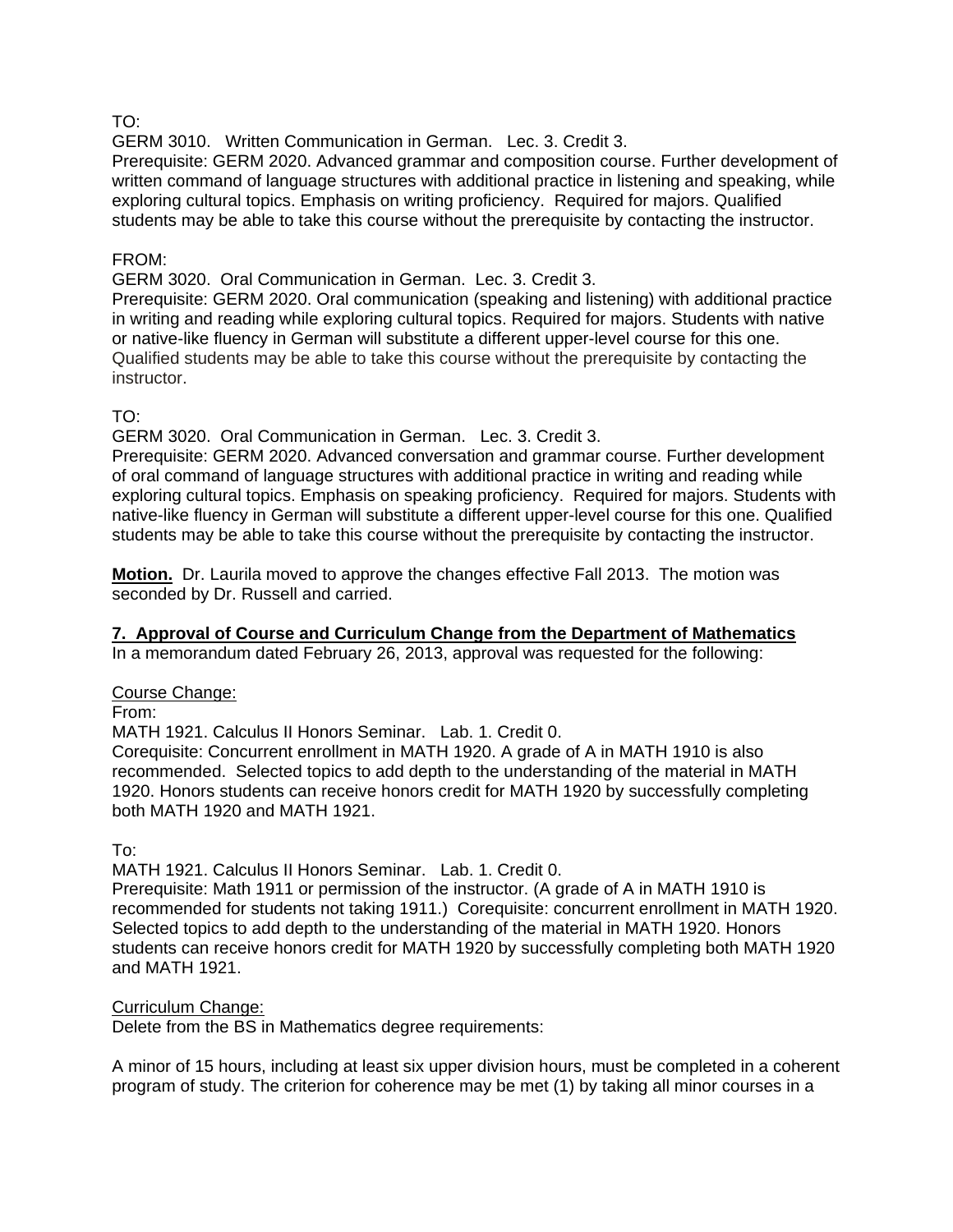single discipline (i.e., courses with the same prefix) or (2) by taking the courses prescribed in an approved interdisciplinary minor.

**Motion.** Dr. Mills moved to approve the changes effective Fall 2013. The motion was seconded by Dr. Stein and carried.

**8. Approval of Concentration Name Change from the Department of Earth Sciences** In a memorandum dated February 26, 2013, approval was requested for the following:

Geosciences GIS Concentration Name Change: From: Geographical Information Systems

To: Geographic Information Systems

**Motion.** Dr. Hart, representing Dr. Harrison, moved to approve the change effective immediately. The motion was seconded by Dr. Robinson and carried.

### **9. Approval of Change in Degree Requirement from the Department of History**

In a memorandum dated February 27, 2013, approval was requested for the following:

### Program Change: B.S. History (Addition of a Minor)

Replace 15 hours of electives with

15 hours of directed minor electives (must be in the same or related disciplines). At least six hours of the directed minor electives must be upper division courses.

(Note: The B.A. Degree already has a built-in minor in Foreign Languages.)

Program Sheet with highlighted changes is attached.

Note: We would also like to reverse the order in which foreign language and math are listed under junior year of the program sheet, with no resulting changes to the program itself.

**Motion.** Dr. Roberts moved to approve the change effective Fall 20113. The motion was seconded by Dr. Laurila.

Ms. Burgess suggested changing the wording of "15 hours of directed electives" to "15 hours of minor electives." If the wording "directed elective" is used, a substitution form would be required for every change. She added that this change in wording would change the elective hours to 13.

This was accepted as a friendly amendment and the motion carried.

## **10. Approval of Course Addition from the Department of History**

In a memorandum dated February 28, 2013, approval was requested for the following:

Course Addition:

HIST 4630 (5630). History of France. Lec. 3. Credit 3. Prerequisite: None. Considers the historical development of France.

**Motion.** Dr. Roberts moved to approve the addition effective Fall 2013. The motion was seconded by Dr. Stein and carried.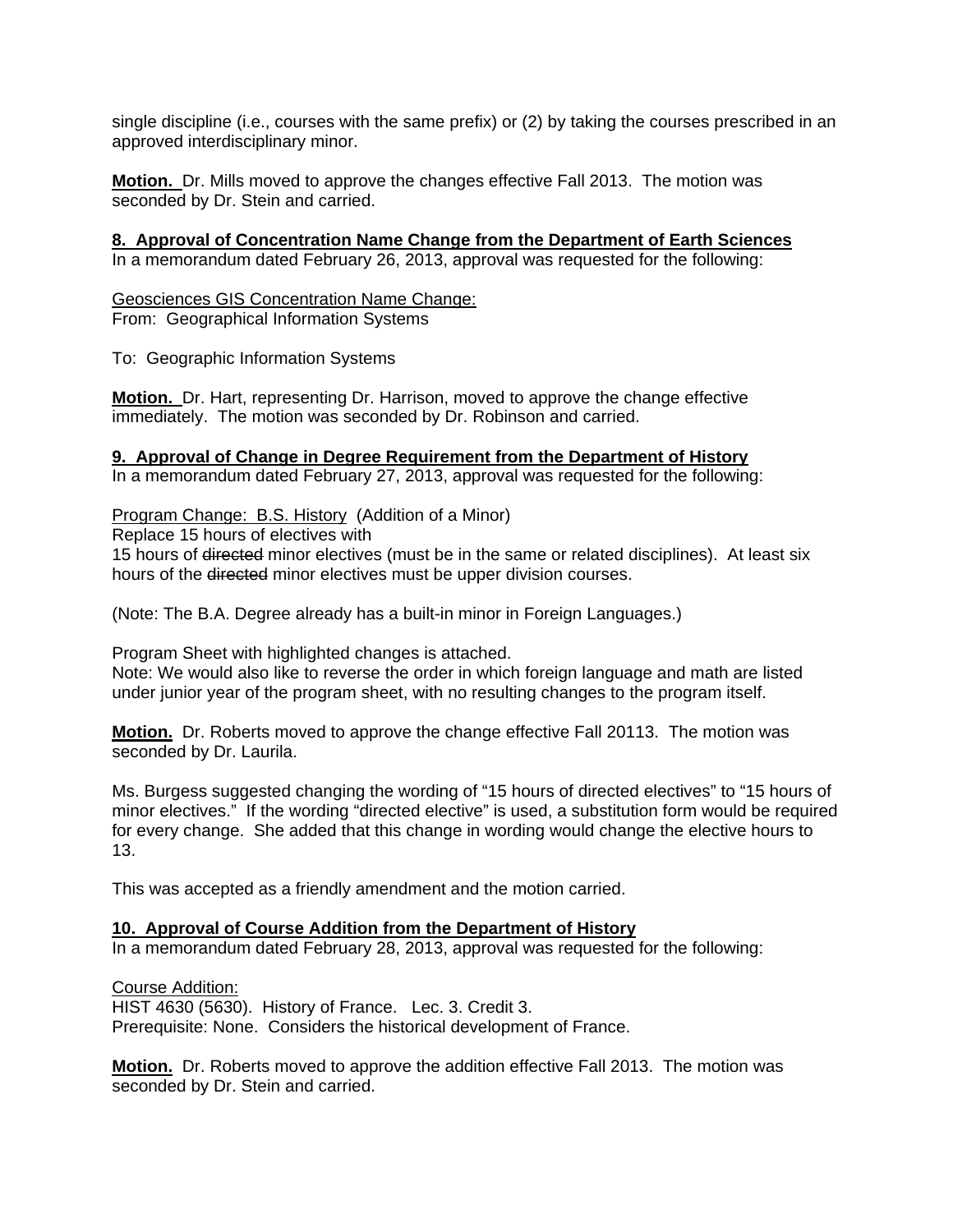## **11. Approval of Course Additions and Changes from the Department of Sociology & Political Science**

In a memorandum dated February 25, 2013, approval was requested for the following:

## Course Changes:

## **From:**

POLS 3100. Model United Nations. Lec. 2. Lab 2. Credit 2.

Prerequisite: POLS 1000 or consent of the instructor. Analyze the structure and operations of the United Nations. Includes participation in an annual intercollegiate U.N. simulation.

### **To:**

POLS 3100. Model United Nations I. Lec. 2. Lab 2. Credit 2.

Prerequisite: POLS 1000 or consent of the instructor. Analyze the structure and operations of the United Nations. Includes participation in an annual intercollegiate U.N. simulation. POLS 3100 is one of two courses along with POLS 3101 providing students with a Model U.N. experience. Students may take either or both courses in either order for 2 credit hours each for up to a total of 4 credit hours

**Motion.** Dr. Raymondo moved to approve the changes effective Fall 2013. The motion was seconded by Dr. Stein and carried.

Change the effective date of POLS 3500 Political Conspiracy Theories From: Fall 2013 To: Summer 2013

**Motion.** Dr. Raymondo moved to approve the changes effective immediately. The motion was seconded by Dr. Stein and carried.

#### Course Additions:

POLS 4700. Tennessee Trial Practices. Lec. 3. Credit 3.

Prerequisite: POLS 1000 or consent of the instructor. The theory and practice of conducting a trial in a Tennessee Court of law including evidence, ethics, procedure, and trial technique. Basic skills in trail advocacy including direct examination, cross examination, voir dire, opening statements, and closing arguments will also be covered.

POLS 3110. Introduction to Legal Reasoning and Analysis. Lec. 3. Credit 3.

Prerequisite: POLS 1000 or consent of the instructor. This course will provide an introduction to various forms of legal reasoning including the application of rules (syllogistic reasoning) and of precedents (analogical reasoning), arguing from circumstantial evidence (retroduction, or argument to the best explanation) and from authority (expert and eyewitness testimony), and using formal logic in the analysis of extended legal texts.

#### POLS 3120. Legal Research and Writing. Lec. 3. Credit 3.

Prerequisite: POLS 1000 or consent of the instructor. This course is designed to teach students how to research a legal issue, analyze and synthesize appellate opinions, interpret state and federal statutes resulting in the creation of a persuasive legal memorandum. This course will also expose the students to various legal documents, their purpose, and the proper method of drafting them.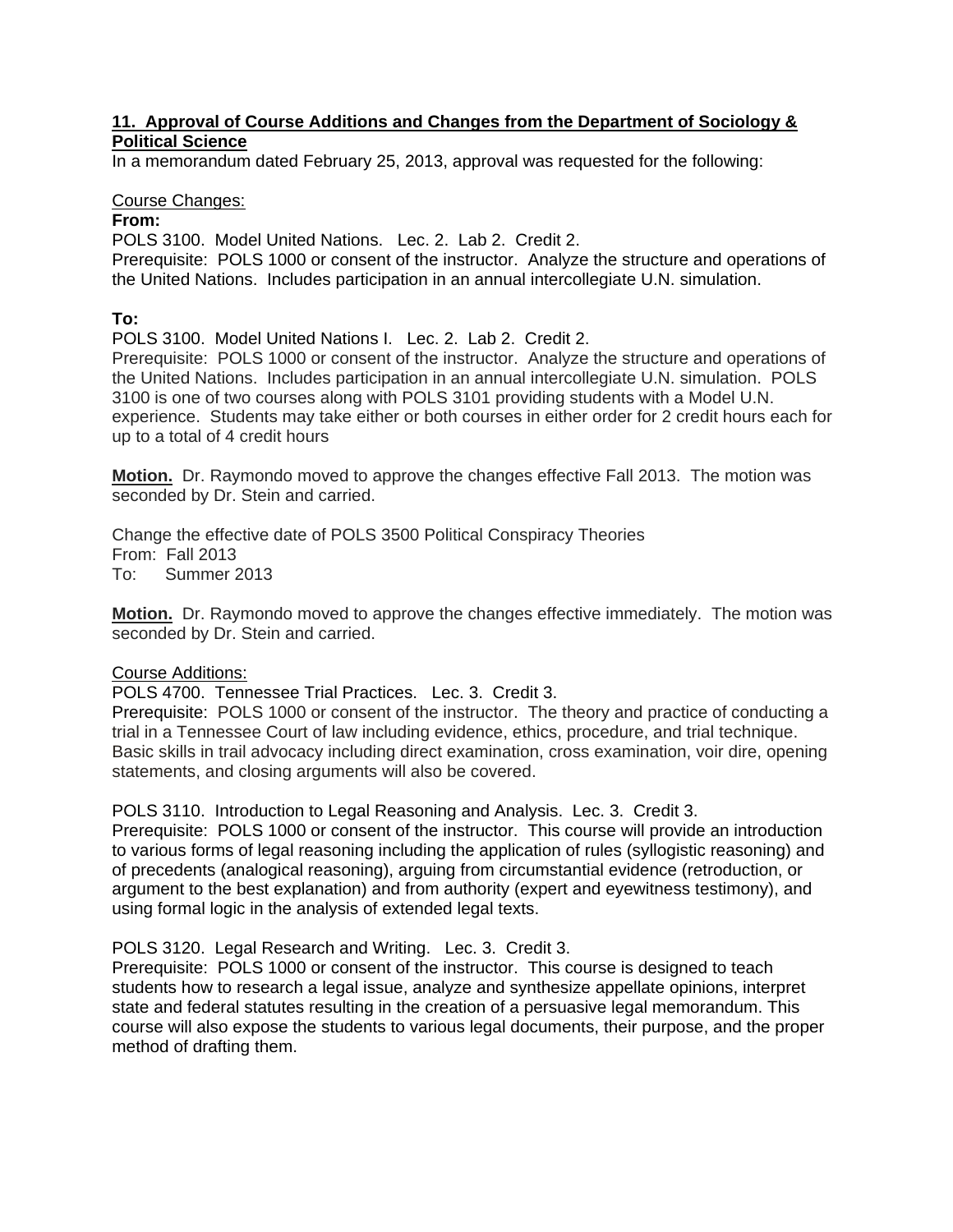POLS 3101. Model United Nations II. Lec. 2. Lab 2. Credit 2.

Prerequisite: POLS 1000 or consent of the instructor. Analyze the structure and operations of the United Nations. Includes participation in an annual intercollegiate U.N. simulation. POLS 3101 is one of two courses along with POLS 3100 providing students with a Model U.N. experience. Students may take either or both courses in either order for 2 credit hours each for up to a total of 4 credit hours

**Motion.** Dr. Raymondo moved to approve the additions effective Fall 2013. The motion was seconded by Dr. Stein.

Dr. Roberts stated he thought the POLS 4700 Tennessee Trail Practice class should be offered at the law school level and not as a Political Science undergraduate level course.

Dr. Raymondo stated law courses have been in the Political Science curriculum for a number of years.

A vote was taken and the motion carried, with one against.

#### **12. Approval of Curriculum Changes from the Department of Sociology & Political Science**

In a memorandum dated February 25, 2013, approval was requested for the following:

Changes in POLS International Relations Comparative Government concentration: **From IRCG Concentration:** 

Junior Year: Political Science (9 hours) from: POLS 4100 or 3610 or 3670 or 3650 or 3200 or 4510

Junior Year: Political Science (3 hours) from: POLS 4920 or 4960

Senior Year: Political Science (6 hours) from: POLS 3300 or 3310 or 3320 or 4950 or POLS Special Topics in International or Comparative content

## **TO IRCG Concentration:**

Junior Year: Political Science (9 hours) from:

POLS 4100 or 3610 or 3670 or 3650 or 3200 or 4510

POLS 3200 American Political Thought POLS 3610 International Politics POLS 3650 International Organizations POLS 3670 Foreign Policy POLS 4100 International Law POLS 4510 Comparative Government Europe

Senior Year: Political Science (9 hours) from: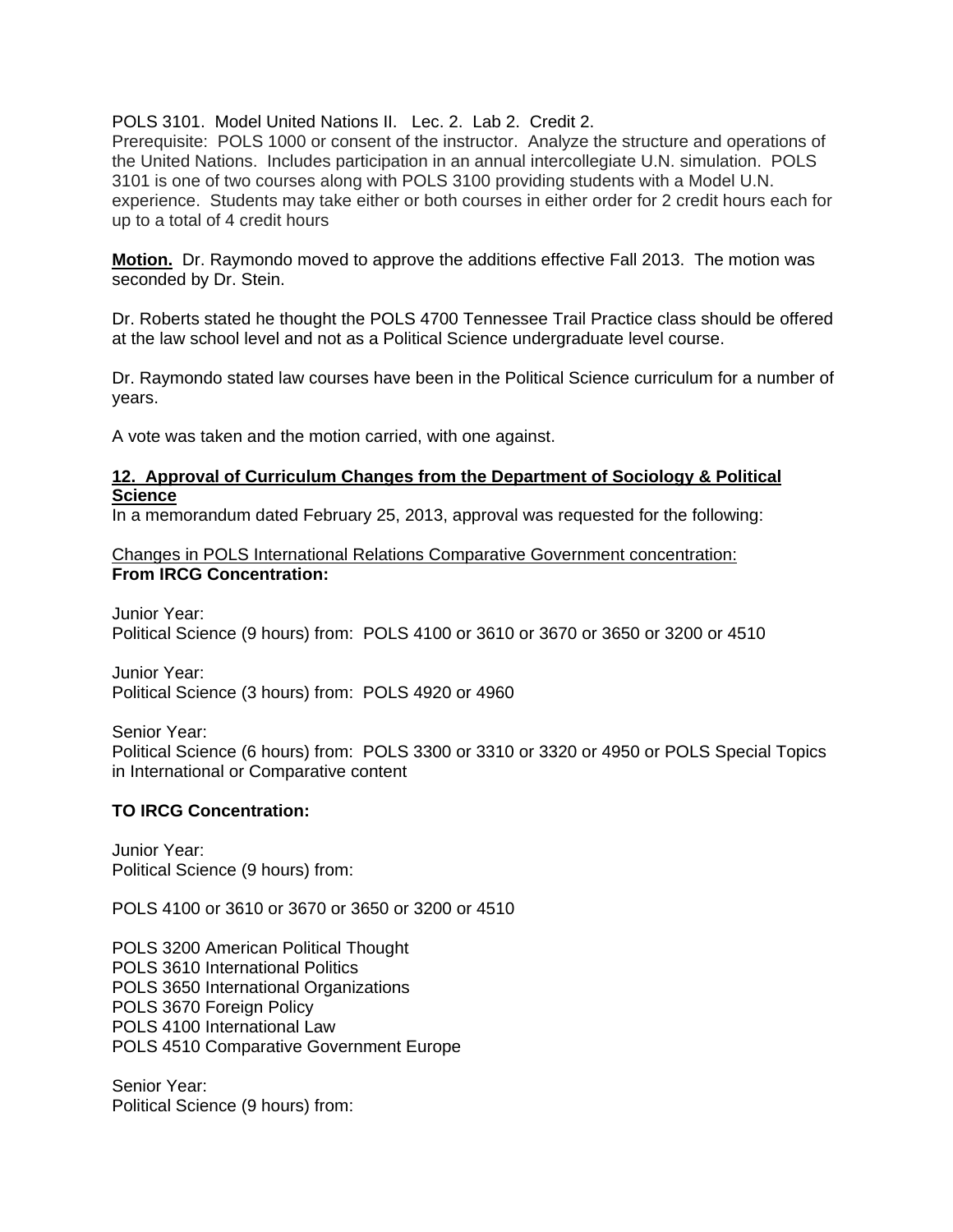POLS 3100 or 3101 or 3300 or 3310 or 3320 or 3500 or 4220 or4520 or 4920 or 4960 or 4950 or POLS Special Topics in International or Comparative content

POLS 3100 Model U.N. I POLS 3101 Model U.N. II POLS 3300 Introduction to Latin American Politics POLS 3310 Politics of Developing Nations POLS 3320 U.S. Policy Toward Latin America POLS 3500 Political Conspiracy Theories POLS 4220 Campaigns and Elections POLS 4520 Comparative Political Behavior POLS 4950 Political Participation Internship POLS 4960 Seminar in World Politics

**Motion.** Dr. Raymondo moved to approve the change effective Fall 2013. The motion was seconded by Dr. Stein and carried.

#### Change in POLS Legal Studies concentration: **From LS Concentration:**

Junior Year: Political Science (9 hours) from: POLS 4100 or 4910 or 4310 or 4320

Junior Year: CJ, POLS, LAW (3 hours) from: CJ 2850 or CJ 3000 or POLS 3810 or LAW 3810 or LAW 4720

Senior Year: Political Science (6 hours) from: POLS 4950 or 2230 and 2240, or POLS Special Topics in Legal Studies related content.

#### **TO LS Concentration:**

Junior Year: CJ, LAW, POLS (9 hours) from:

CJ 2850 or CJ 3000 or LAW 3810 or LAW 4720 or POLS 2230 & 2240or POLS 3110 or POLS 3120, or POLS 3810, or POLS 4700.

CJ 2850 Criminal Law and Procedure CJ 3000 Rules of Evidence LAW 3810 Business Legal Environment and Ethics LAW 4720 Business Law POLS 2230 & 2240 Mock Trial I & II POLS 3110 Introduction to Legal Reasoning and Analysis POLS 3120 Legal Research and Writing POLS 3810 Judicial Process POLS 4700 TN Trial Practices

Senior Year: Political Science (9 hours) from: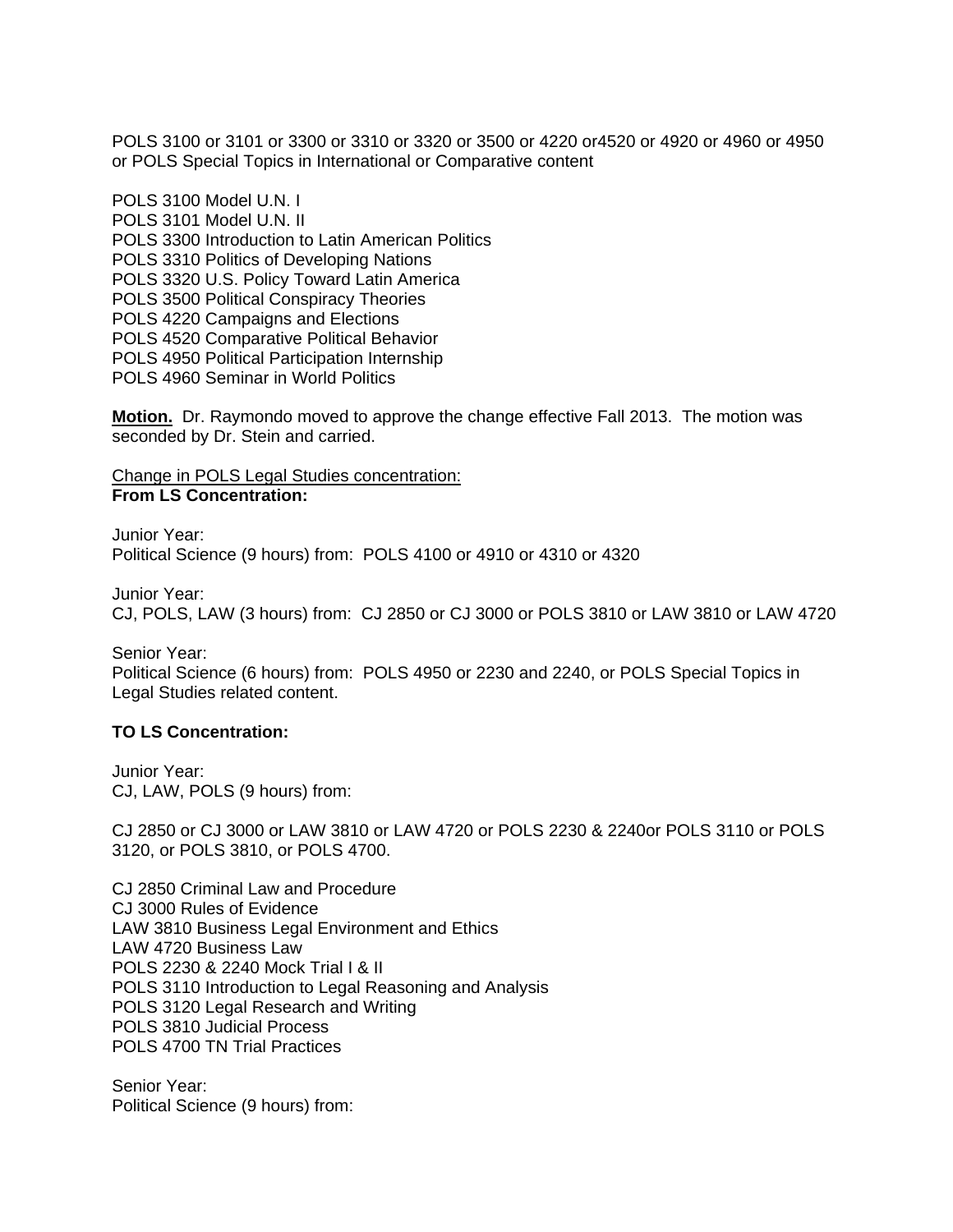POLS 4100 or 4310 or 4320 or 4730 or 4910 POLS 4100 International Law POLS 4310 Constitutional Law I POLS 4320 Constitutional Law II POLS 4730 First Amendment Law and Analysis POLS 4910 Seminar in Public Law

**Motion.** Dr. Raymondo moved to approve the changes effective Fall 2013. The motion was seconded by Dr. Mills and carried.

# **13. Approval of BFA Concentration Name Change from the Art Department**

In a memorandum dated March 7, 2013, approval was requested for the following:

Concentration Name Change: From: Bachelor of Fine Arts, Concentration in Digital Media

To: Bachelor of Fine Arts, Concentration in Design, Emphasis in Digital Media

**Motion.** Mr. Doubet moved to approve the change effective immediately. The motion was seconded by Dr. Baker and carried.

**14. Approval of Course Corrections from the Department of Basic Engineering** In a memorandum dated March 12, 2013, approval was requested for the following:

## Course Corrections:

# FROM

**ENGR 3951. Special Topics for Non-Engineers.** Credit 1<sup>2</sup>/<sub>1</sub>2. Maximum 6. Prerequisite: Consent of instructor. Timely topics in engineering and technology—the relationships to other professions. This course may not be used to earn credit toward an engineering degree

# TO

**ENGR 3951. Special Topics for Non-Engineers.** Credit 1. Maximum 6. Prerequisite: Consent of instructor. Timely topics in engineering and technology—the relationships to other professions. This course may not be used to earn credit toward an engineering degree

## FROM

**ENGR 3952. Special Topics for Non-Engineers.** Credit 4, 2, 3. Maximum 6. Prerequisite: Consent of instructor. Timely topics in engineering and technology—the relationships to other professions. This course may not be used to earn credit toward an engineering degree.

TO

**ENGR 3952. Special Topics for Non-Engineers.** Credit 2. Maximum 6. Prerequisite: Consent of instructor. Timely topics in engineering and technology—the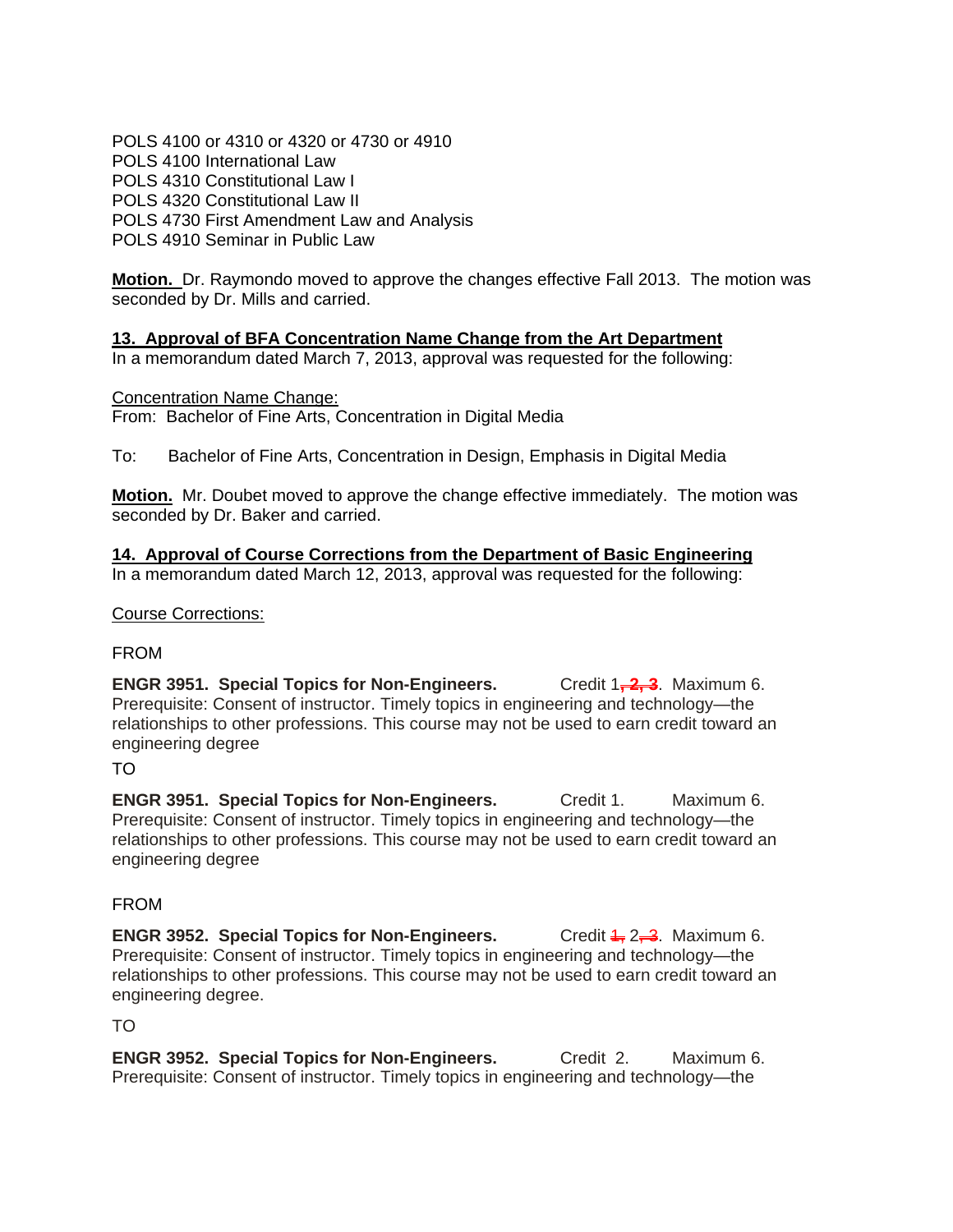relationships to other professions. This course may not be used to earn credit toward an engineering degree.

## FROM

**ENGR 3953. Special Topics for Non-Engineers.** Credit 4, 2, 3. Maximum 6. Prerequisite: Consent of instructor. Timely topics in engineering and technology—the relationships to other professions. This course may not be used to earn credit toward an engineering degree.

## TO

**ENGR 3953. Special Topics for Non-Engineers** . Credit 3. Maximum 6. Prerequisite: Consent of instructor. Timely topics in engineering and technology—the relationships to other professions. This course may not be used to earn credit toward an engineering degree.

**Motion.** Dr. Cravens moved to approve the corrections effective Fall 2013. The motion was seconded by Dr. Loutzenheiser and carried.

### **15. Approval of Course Additions from the Department of Basic Engineering**

In a memorandum dated March 12, 2013, approval was requested for the following:

#### Course Additions:

### **ENGR 2991. Special Problems. Credit 1.**

Prerequisite: Consent of Departmental Chairperson. Special topics in a traditional or nontraditional classroom setting; individual or group research; or faculty-directed readings. May not be repeated to improve a grade.

## **ENGR 2992. Special Problems. Credit 2.**

Prerequisite: Consent of Departmental Chairperson. Special topics in a traditional or nontraditional classroom setting; individual or group research; or faculty-directed readings. May not be repeated to improve a grade.

## **ENGR 2993. Special Problems. Credit 3.**

Prerequisite: Consent of Departmental Chairperson. Special topics in a traditional or nontraditional classroom setting; individual or group research; or faculty-directed readings. May not be repeated to improve a grade.

## **ENGR 2994. Special Problems. Credit 4**.

Prerequisite: Consent of Departmental Chairperson. Special topics in a traditional or nontraditional classroom setting; individual or group research; or faculty-directed readings. May not be repeated to improve a grade.

#### **ENGR 4991. Special Problems. Credit 1.**

Prerequisite: Consent of Departmental Chairperson. Special topics in a traditional or nontraditional classroom setting; individual or group research; or faculty-directed readings. May not be repeated to improve a grade.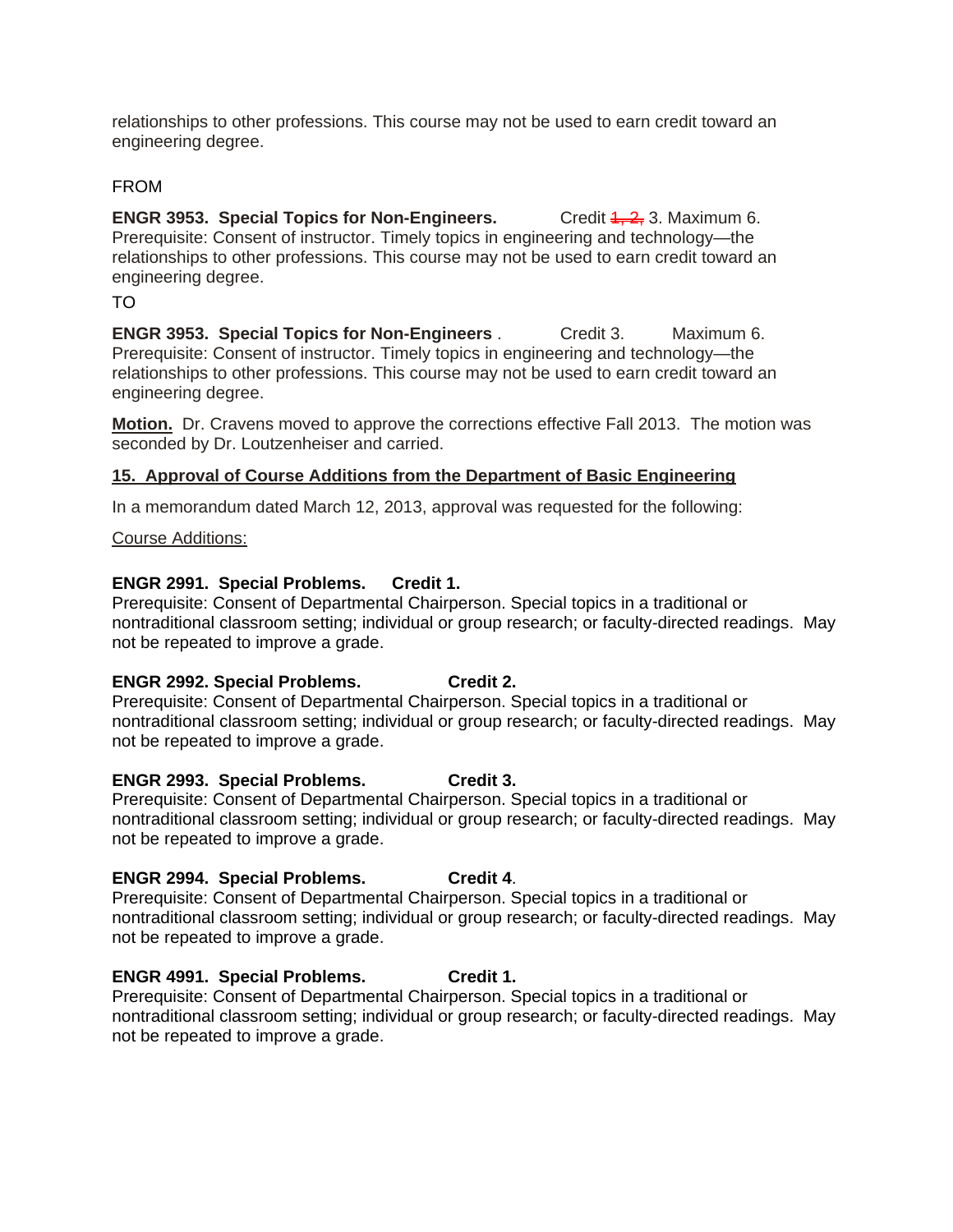## **ENGR 4992. Special Problems. Credit 2.**

Prerequisite: Consent of Departmental Chairperson. Special topics in a traditional or nontraditional classroom setting; individual or group research; or faculty-directed readings. May not be repeated to improve a grade.

## **ENGR 4993. Special Problems. Credit 3.**

Prerequisite: Consent of Departmental Chairperson. Special topics in a traditional or nontraditional classroom setting; individual or group research; or faculty-directed readings. May not be repeated to improve a grade.

## **ENGR 4994. Special Problems. Credit 4.**

Prerequisite: Consent of Departmental Chairperson. Special topics in a traditional or nontraditional classroom setting; individual or group research; or faculty-directed readings. May not be repeated to improve a grade.

**Motion.** Dr. Cravens moved to approve the additions Fall 2013. The motion was seconded by Dr. Loutzenheiser and carried.

## **16. Approval of Curriculum Change from the Department of Manufacturing and Engineering Technology**

In a memorandum dated January 29, 2013, approval was requested for the following:

## Curriculum Change:

From: BS in Engineering Technology

- To: BS in Engineering Technology with two emphases on:
	- 1. Manufacturing Engineering Technology
	- 2. Technology Management

**Motion.** Dr. Loutzenheiser moved to approve the change effective Fall 2013. The motion was seconded by Dr. Cravens.

It was pointed out that in the current curriculum – in the Sophomore year, only ECON 2010 is shown.

Dr. Loutzenheiser amended his motion to adjust the Sophomore Year ECON requirement to read – "ECON 2010 –Principles of Microeconomics Credit 3 Or ECON 2020 –Principles of Macroeconomics Credit 3. The amendment was accepted by the Dr. Cravens and carried.

### **17. Approval of Couse Additions and Curriculum Changes from the Department of Computer Science**

In a memorandum dated March 5, 2013, approval was requested for the following:

## Course Additions:

## **CSC 1200. Principles of Computing.** Lec. 3. Credit 3.

Prerequisite: ACT Math Score of 25 or higher or MATH 1710, MATH 1720, MATH 1730, or MATH 1910. This course introduces the field of computer science. Topics include computing as a creative activity, abstraction, data and information, algorithms, programming, the Internet, and global impacts of computing. Prerequisite math course may be taken concurrently.

### **CSC 3040. Professionalism, Communication, and Research in Computing.** Lec. 3. Credit 3.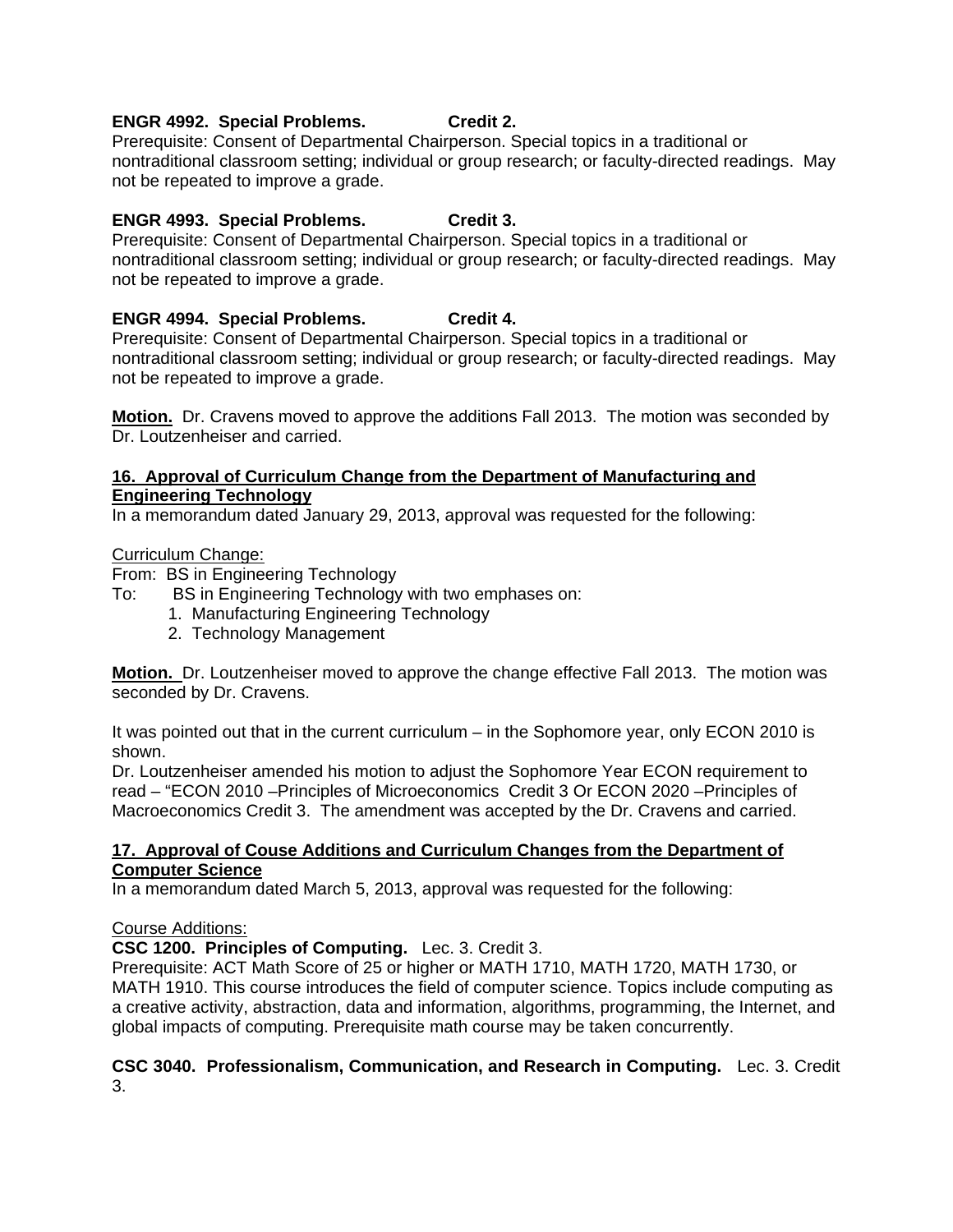Prerequisite: Junior standing and C or better in CSC 2110, CSC 2111. Social, ethical, and career aspects of computing. Written, oral, and audio-visual communication in computer science; presentation techniques, report preparation, and technical correspondence. Introduction to research in computing.

## **CSC 4570. IT Security.** Lec. 3. Credit 3.

Prerequisite: C or better in CSC 2500 and in CSC 2560. This course covers the fundamentals of computer security needed for IT professionals. It is an overview of various technical and administrative aspects of Information Security. It introduces students to assets in typical IT infrastructure, potential threats to assets, common associated vulnerabilities, protection of assets, and response to security incidents.

#### Curriculum Changes: **CSSC Curriculum Changes**

- 1. Replace CSC 1020 with ENGR 1020 and add CSC 1200.
- 2. Replace CSC 3030 with CSC 3040.
- 3. Drop one 3-hr upper division CS elective.
- 4. Update the BIOL sequence. (Details to be determined.)
- 5. Adjust elective hours from 7 to 5.

## **CSIT Curriculum Changes: (curriculum is attached)**

1. Replace CSC 1020 with ENGR 1020 and replace CSC 2550 with CSC 1200.

2. Replace CSC 3030 with CSC 3040.

3. Replace MATH 3070 and 3080 with MATH 2010 and 3470. Drop DS 2810, 3841, 4250 and PC 3250. Add CSC 2120, 2121, and 2400.

4. Replace CSC 4575 with CSC 4570.

5. Require lab science sequence to be a "science for science majors" sequence and add one additional four-hour lab science course.

6. Adjust elective hours from 11 to 9.

**Motion.** Dr. Hume, representing Dr. Talbert, moved to approve the additions and changes effective Fall 2013. The motion was seconded by Dr. Loutzenheiser and carried.

#### **18. Proposal from the Department of Computer Science**

A proposal for a new concentration in cybersecurity was withdrawn.

#### **19. Approval of Course Additions and Curriculum Changes from the School of Human Ecology**

In a memorandum dated March 7, 2013, approval was requested for the following: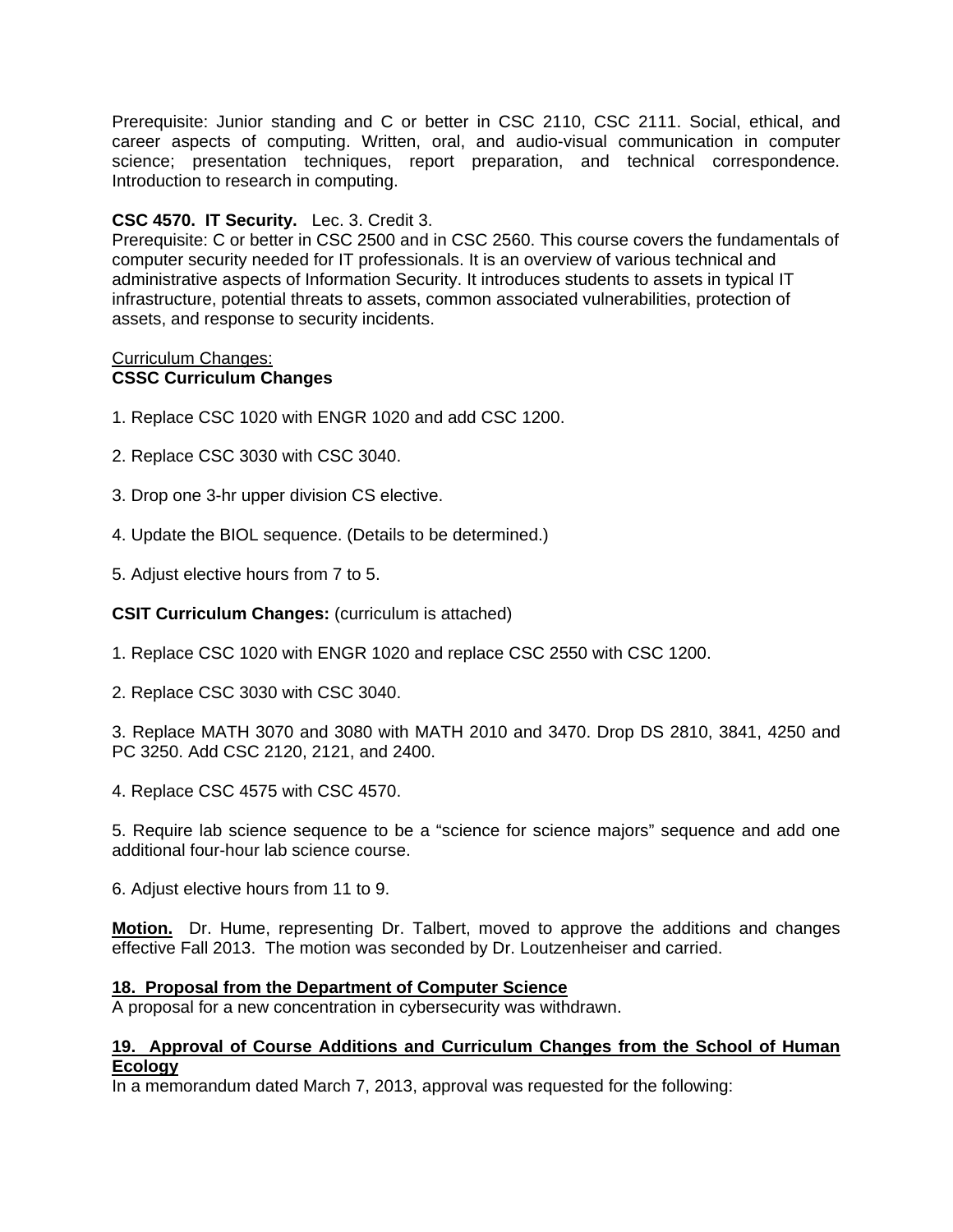#### Course Additions: **Human Ecology Merchandising and Design (HEME)**  HEC 4300. Draping. Lec. 1. Lab. 4. Credit 3. Discovery and application of draping techniques for apparel design and pattern making.

HEC 4301. Computer Aided Apparel Design. Lec. 1. Lab. 4. Credit. 3. Development and application of garment design and construction techniques using CAD software.

#### Curriculum Changes:

#### **Merchandising and Design concentration**

Add HEC 4990 (5990) Internship as a required course for six credit hours, not elective credit/choice class.

**FROM:** Human Ecology Merchandising and Design curriculum, senior year: Electives (5 hours must be upper division) Credit 10.

**TO:** Human Ecology Merchandising and Design curriculum, senior year: Electives 4 credits.

**FROM:** Human Ecology Merchandising and Design curriculum, sophomore year: Six credit hours required: HEC 2300 Tailoring credit 3 OR; HEC 3300 Apparel Design credit 3 OR; HEC 4990 (HEC 5990) Internship Credit 3, 6, 8, 12.

**TO:** Human Ecology Merchandising and Design curriculum, sophomore year: Six credit hours required: HEC 2300 Tailoring credit 3 OR; HEC 3300 Apparel Design credit 3 OR; HEC 4300 Draping credit 3 OR; HEC 4301 Computer Aided Apparel Design credit 3

#### **Housing and Design concentration**

Add Art 1010 as a required course. Delete AGHT Electives: 3400, 3440, 3460. or 3480 (3).

**FROM:** Human Ecology Housing and Design curriculum, senior year: Electives credit 3.

**TO:** Human Ecology Housing and Design curriculum, senior year: Guided elective: Art 1250 Introduction to Digital Imaging (prereq ART 1010) OR Electives credit 3.

## **Child Development and Family Relations concentration**

Add ECSP 3211 as a required. Delete EXPW 2430.

**FROM:** Human Ecology Child Development and Family Relations curriculum, freshman year: Natural Science credit 8-12; BIOL 1310, CHME 1310, GEOL 1310, PHYS 1310; OR BIOL 1010, BIOL 1020; OR BIOL 2010, BIOL 2020

**TO:** Human Ecology Child Development and Family Relations curriculum, freshman year: Natural Science credit 8 hours: choice of any General Education approved natural sciences courses to total 8 hours.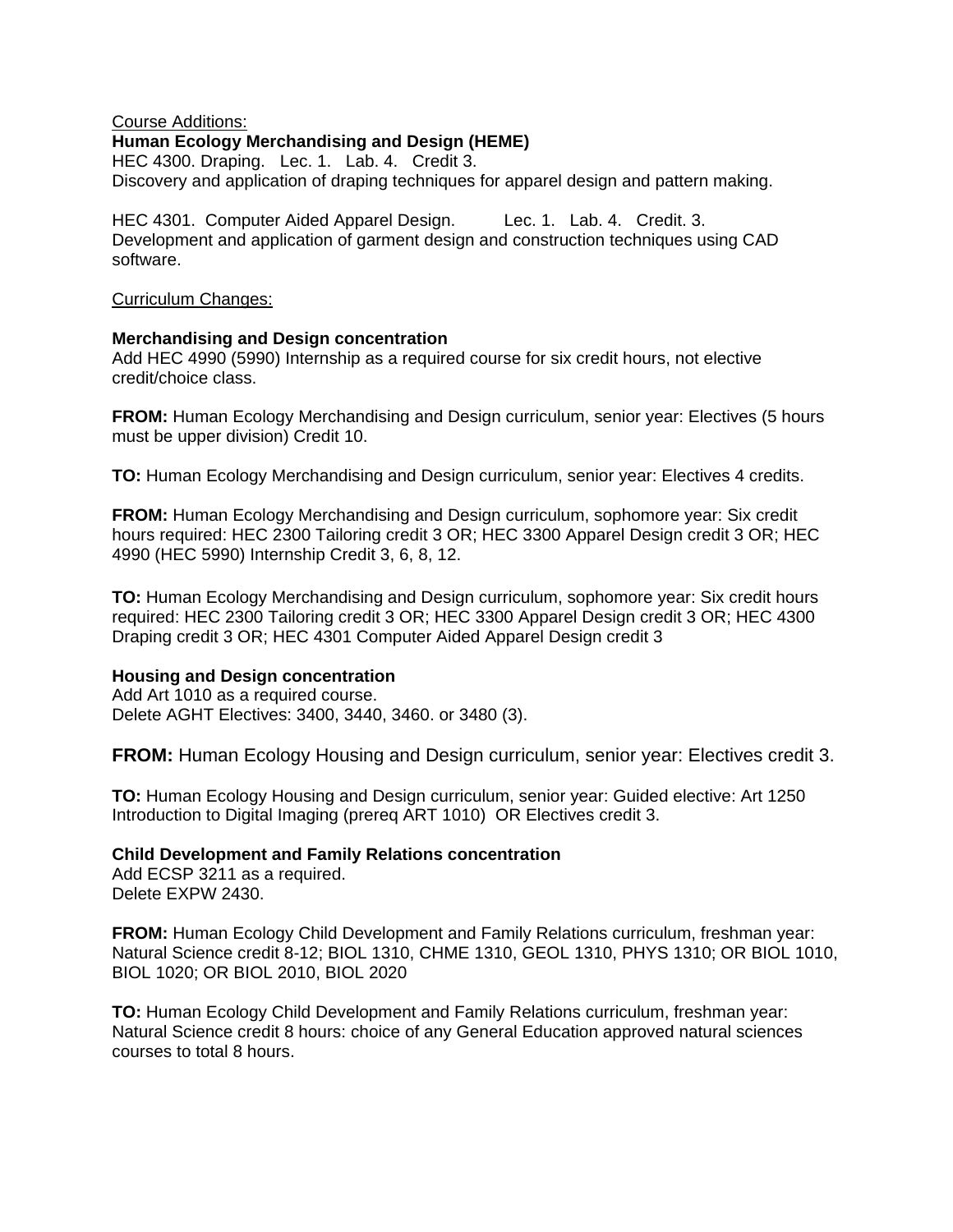**FROM:** Human Ecology Child Development and Family Relations curriculum, sophomore year: social/behavioral science elective credit 3.

**TO:** Human Ecology Child Development and Family Relations curriculum, sophomore year: Psychology 2010 General Psychology credit 3.

**FROM:** Human Ecology Child Development and Family Relations Curriculum, junior year: HEC Electives credit 6.

**TO:** Human Ecology Child Development and Family Relations curriculum, junior year: HEC electives credit 8.

**FROM:** Human Ecology Child Development and Family Relations curriculum, junior year: Total: 36 hours

**TO:** Human Ecology Child Development and Family Relations curriculum, junior year: ECSP 3211 listed under ECSP 3001; Total: 38 hours

**FROM:** Human Ecology Child Development and Family Relations curriculum, Note 2: HEC-CDFR students must take HEC 2031, HEC 2041, and either HEC 1030 or HEC 2020.

**TO:** Human Ecology Child Development and Family Relations curriculum, Note 2 HEC-CDFR students may select 9 credits from the HEC Core list of courses.

**FROM:** Human Ecology Child Development and Family Relations curriculum, Senior year: Electives credit 7-13; Total: 26-32

**TO:** Human Ecology Child Development and Family Relations curriculum, Senior year: Electives credit 9. Total: 28

#### **Family and Consumer Sciences concentration**

Due to recent changes in teacher licensure requirements in the State of Tennessee, the School of Human Ecology is proposing the following changes to its Human Ecology Family and Consumer Sciences Education (HEED) curriculum:

#### **Additions**

- A. HEC 2200: Child Development ( 3 cr)
- B. HEC 4000: Professional Integration and Communication Techniques ( 1 cr)
- C. SPED 3000: Person with disability General Education Classroom (3cr)
- D. HEC 2421: Architectural Graphics (3cr)

#### **Deletions:**

- A. HEC 1020: Social Intelligence (1cr)
- B. HEC 2041: Aspects of Housing and Furnishings (3 cr)
- C. HEC 3841: Occupational Family and Consumer Sciences (1 cr)
- D. HEC 4833: Field Experience in Occupational Care and Guidance of Children (1 cr)
- E. HEC 4834: Field Experience in Occupational Culinary Arts ( 1cr)
- F. HEC 4835: Field Experience in Occupational Fashion and Fabrics ( 1cr)
- G. HEC Occupational Electives Credit 6.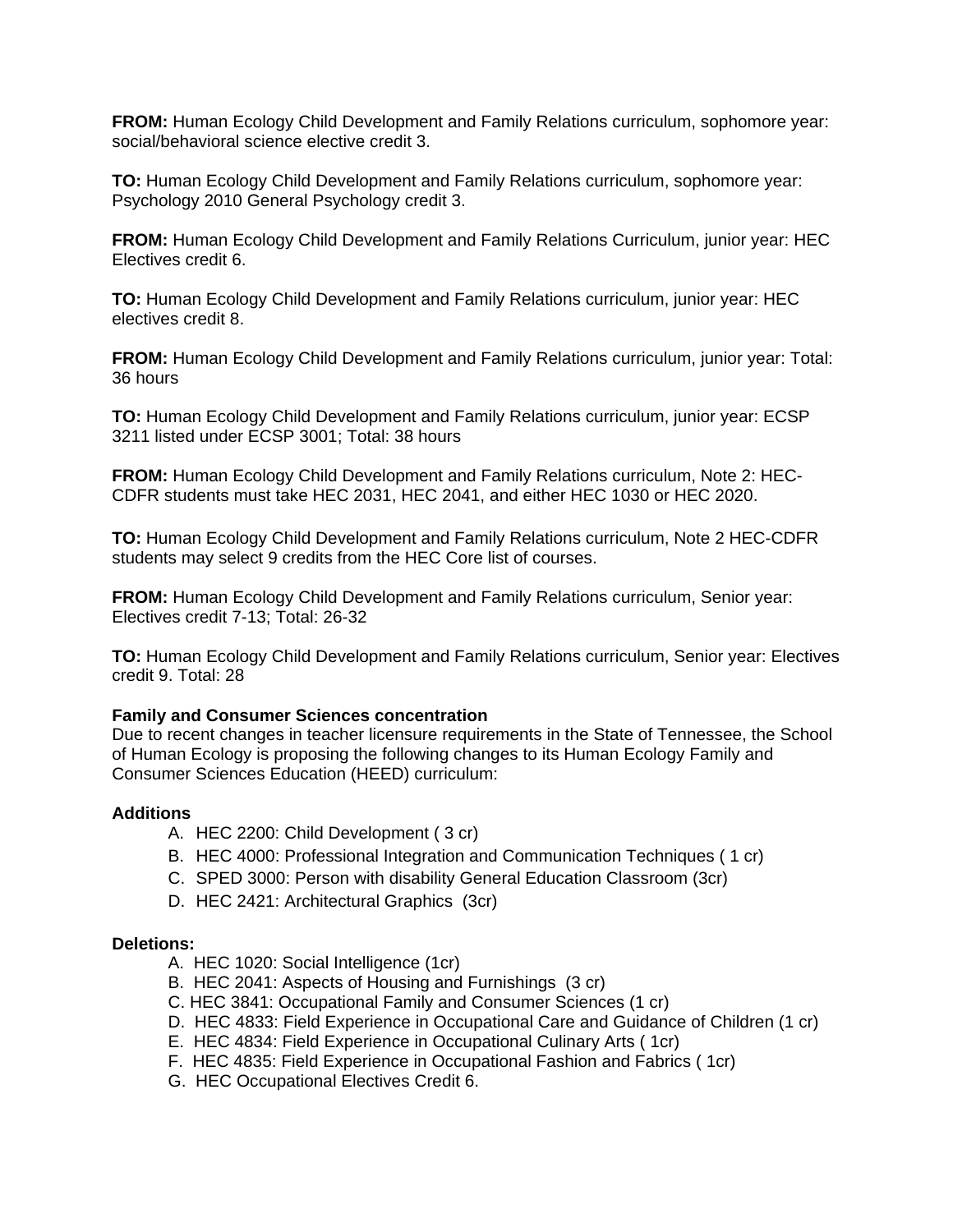Course Changes:

- A. **From:** HEC 3800: Materials and Methods of Teaching Family and Consumer Sciences (2 cr)
	- **TO:** HEC 3805: Materials and Methods of Teaching Family and Consumer Sciences (3 cr)

Lec 3. Credit 3.

Prerequisite: Admission to the Teacher Education Program and 20 hours of human ecology courses. Selection, use and evaluation of learning experiences and materials, programming planning. Information regarding occupational licensure.

B. **From:** HEC 3811: Practicum in Family and Consumer Sciences (1 cr) **To:** HEC 3812: Practicum in Family and Consumer Sciences (2 cr)

Lab 4. Credit 2.

Prerequisite or corequisite: HEC 3805. Observation and supervised teaching and participation in Family and Consumer Sciences Educational settings.

## C. **FROM:** HEC 2020 –Nutrition

Lec. 3. Credit 3.

Prerequisite: Sophomore, Junior, or senior. Principles of Nutrition. Emphasis upon the function, food sources, recommended intake and assimilation of each of the six nutrient classes. **HEC 1030** cannot be substituted for HEC 2020.

**TO:** HEC 2020-Nutrition

Lec. 3. Credit 3.

Prerequisite: Completion of 15 credit hours. Principles of Nutrition. Emphasis upon the function, food sources, recommended intake and assimilation of each of the six nutrient classes. **HEC 1030** cannot be substituted for HEC 2020.

**Motion.** Dr. Anderson moved to approve the changes effective Fall 2013. The motion was seconded by Dr. Russell and carried.

## **20. Approval of Course Changes from the Whitson-Hester School of Nursing**

In a memorandum dated February 26, 2013, approval was requested for the following:

#### Course Changes:

Upon review of the course catalog and following the curriculum change from four to five semesters of upper division nursing coursework, it was noted the Prerequisites were omitted from the catalog course descriptions. All other aspects of the catalog course descriptions remain the same as is currently reflected in the course catalog. The only change is to add back the following Prerequisites to the respective courses. The following course catalog description changes are proposed effective immediately:

- NURS 3240 Prerequisite Admission to Upper Division Nursing
- NURS 3260 Prerequisite Admission to Upper Division Nursing
- NURS 3261 Prerequisite Admission to Upper Division Nursing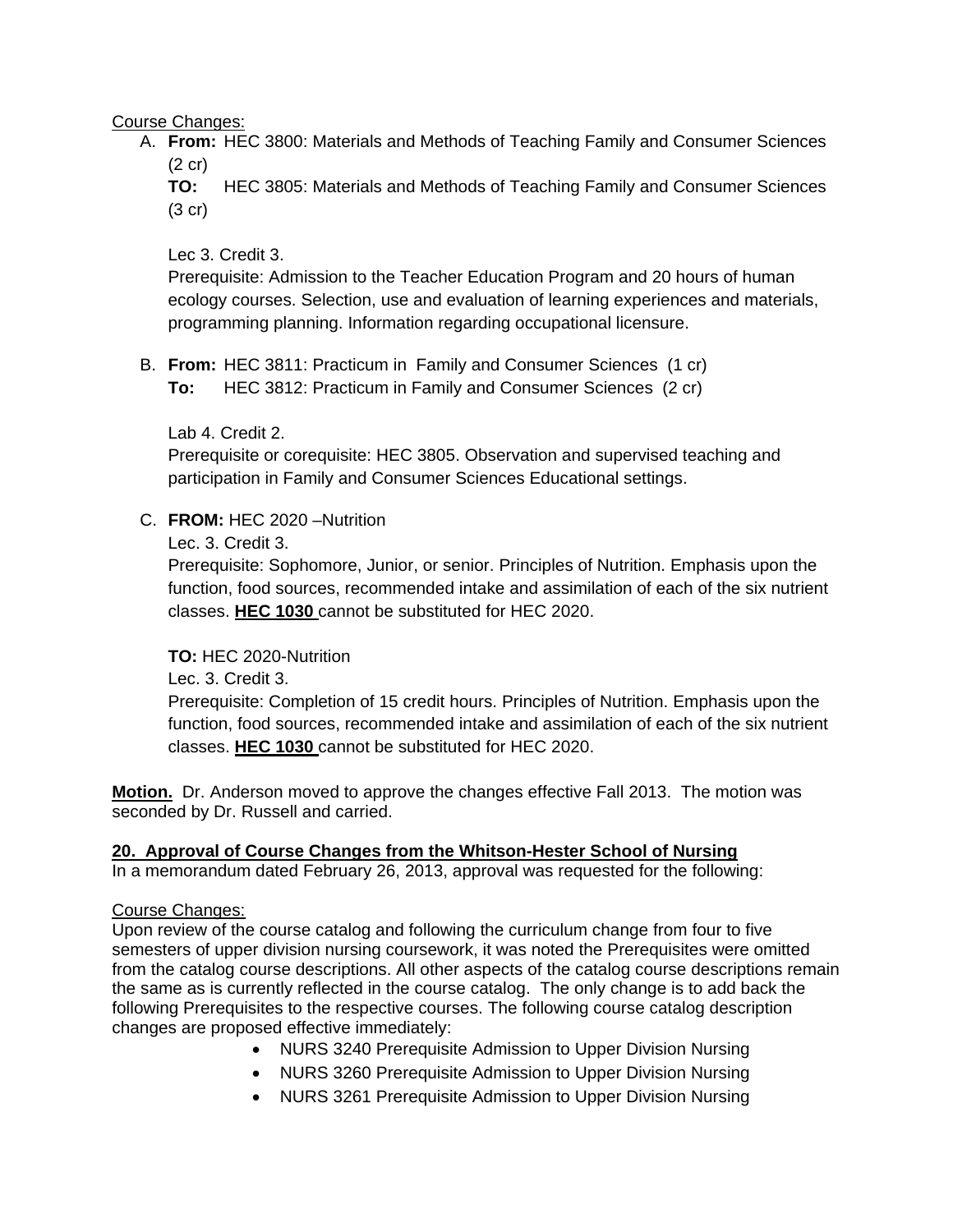- NURS 3270 Prerequisite Admission to Upper Division Nursing
- NURS 3271 Prerequisite Admission to Upper Division Nursing
- NURS 3250 Prerequisite NURS 3240, 3260, 3261, 3270, 3271
- NURS 3280 Prerequisite NURS 3240, 3260, 3261, 3270, 3271
- NURS 3290 Prerequisite NURS 3240, 3260, 3261, 3270, 3271
- NURS 3350 Prerequisite NURS 3240, 3260, 3261, 3270, 3271
- NURS 3361 Prerequisite NURS 3240, 3260, 3261, 3270, 3271
- NURS 3370 Prerequisite NURS 3240, 3260, 3261, 3270, 3271
- NURS 3371 Prerequisite NURS 3240, 3260, 3261, 3270, 3271
- NURS 4800 Prerequisite NURS 3250, 3280, 3270, 3271, 3290
- NURS 4000 Prerequisite NURS 3350, 3261, 3290
- NURS 4001 Prerequisite NURS 3350, 3261, 3290
- NURS 4100 Prerequisite NURS 3350, 3261, 3290
- NURS 4101 Prerequisite NURS 3350, 3261, 3290
- NURS 4300 Prerequisite NURS 3250, 3280 or permission of Instructor
- NURS 4351 Prerequisite NURS 4000, 4001, 4100, 4230
- NURS 4430 Prerequisite NURS 4000, 4001, 4100, 4230
- NURS 4450 Prerequisite NURS 4000, 4001, 4100, 4230
- NURS 4451 Prerequisite NURS 4000, 4001, 4100, 4230

Attached please find the course catalog descriptions as they should read based on these revisions:

- 1. NURS 3240. Pharmacological Concepts in Nursing I. Lec. 3 Credit 3. Prerequisites: Admission to management of medications. Includes study and test-taking skills.
- 2. NURS 3260. Health Assessment and Promotion. Lec. 2. Credit 2. Corequisite: NURS 3261. Prerequisites: Admission to Upper Division Nursing. Introductory course to health assessment will focus on comprehensive data collection through history and physical examination.
- 3. NURS 3261. Health Assessment and Promotion. Lab. Lab. 1. Credit 1. Corequisite: NURS 3260. Prerequisites: Admission to Upper Division Nursing. Lab experience focuses on the integration and application of the psychomotor skills necessary for assessing the health status of clients.
- 4. NURS 3270. Fundamentals of Nursing. Lec. 2. Credit 2. Corequisite: NURS 3271. Prerequisites: Admission to Upper Division Nursing. Course is designed to introduce the student to basic concepts, principles and skills necessary for building an effective nursing practice. Nursing process is introduced as a foundation for future clinical application.
- 5. NURS 3271. Fundamentals of Nursing. Lab. Lab 1. Credit 1. Corequisite: NURS 3270. Prerequisites: Admission to Upper Division Nursing. Introductory course in nursing designed to teach the student basic clinical skills and apply the process of critical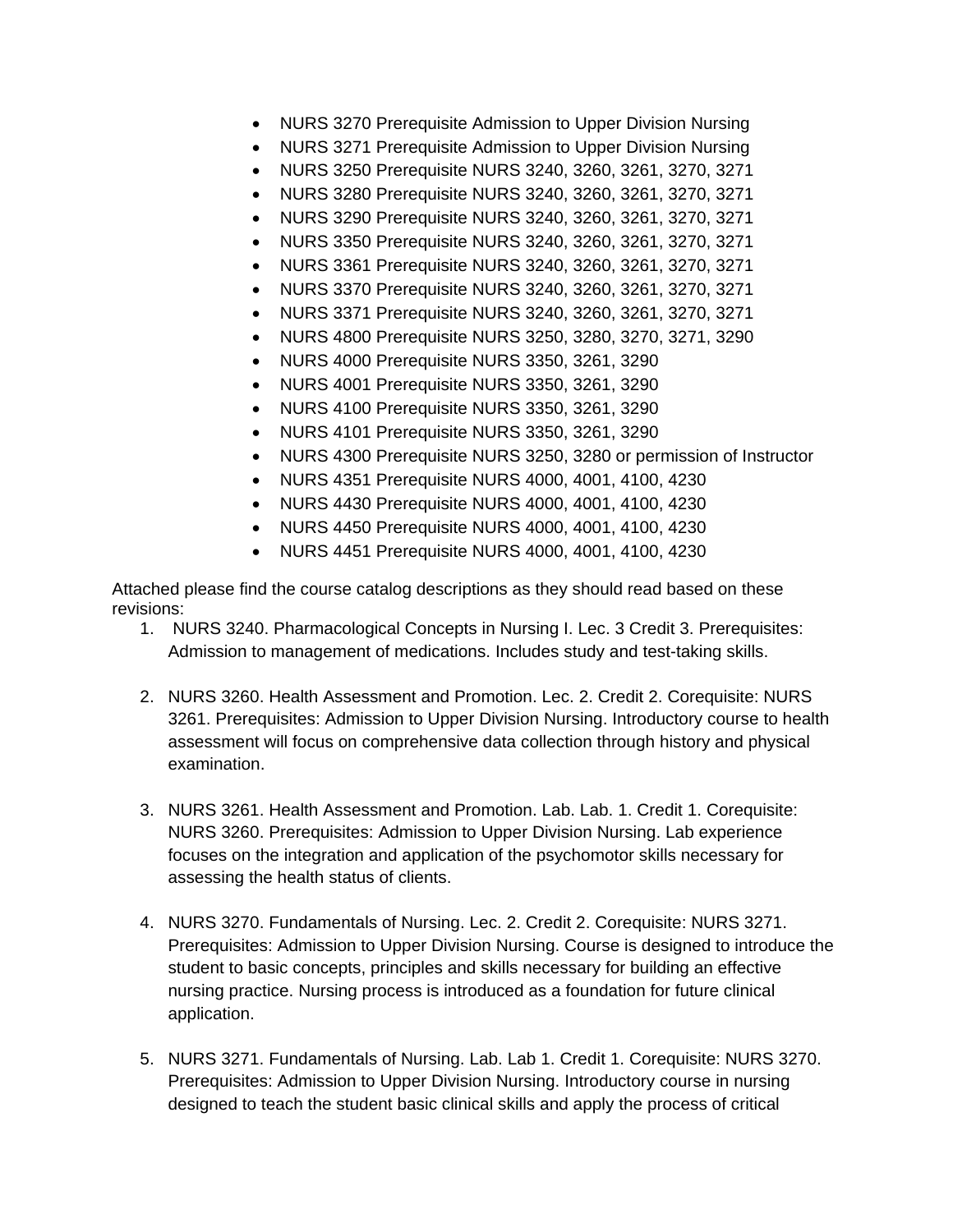thinking.

- 6. NURS 3250. Medical Surgical Nursing I. Lec. 4. Credit 4. Corequisite: NURS 3280. Prerequisites: NURS 3240, 3260, 3261, 3270, 3271. Concepts of psychosocial and physiological aspects of health/illness and therapeutic communications.
- 7. NURS 3280. Medical Surgical Nursing I. Lab. Lab. 9. Credit 3. Corequisite: NURS 3250. Prerequisites: NURS 3240, 3260, 3261, 3270, 3271. Performance of nursing skills in lab and clinical settings based on principles of nursing process and practice.
- 8. NURS 3290. Pathophysiological Process for the Professional Nurse I. Lec. 2. Credit 2. Prerequisites: NURS 3240, 3260, 3261, 3270, 3271. Focus on the physiological responses to various common diseases, disorders, and disruptions affecting humans.
- 9. NURS 3350. Medical Surgical Nursing II. Lec. 4. Credit 4. Corequisite: NURS 3361. Prerequisites: NURS 3250, 3280, 3370, 3371, 3290. Medical-surgical nursing concepts including communication skills, teaching/learning principles, ethical/legal, and economic issues.
- 10. NURS 3361. Medical Surgical Nursing II. Lab. Lab. 9. Credit 3. Corequisite: NURS 3350. Prerequisites: NURS 3250, 3280, 3370, 3371, 3290. Emphasizes the application of the nursing process in a variety of medical-surgical clinical settings.
- 11. NURS 3370. Mental Health Nursing. Lec. 3. Credit 3. Corequisite: NURS 3371. Prerequisites: NURS 3240, 3260, 3261, 3270, 3271. Basic mental health nursing concepts; also including communication skills, teaching/learning principles, ethical/legal and economic issues.
- 12. NURS 3371. Mental Health Nursing. Lab. Lab 6. Credit 2. Corequisite: NURS 3370. Prerequisites: NURS 3240, 3260, 3261, 3270, 3271. Emphasizes the application of the nursing process in a variety of mental health clinical settings.
- 13. NURS 4800. Gerontological Nursing. Lec. 2. Credit 2. Prerequisites: NURS 3250, 3280, 3370, 3371, 3290. Physical and psychosocial processes affecting nursing the older student.
- 14. NURS 4000. Women's Health and Perinatal Nursing. Lec. 3. Credit 3. Corequisite: NURS 4001. Prerequisites: NURS 3350, 3361, 3390. This course focuses on concepts of professional nursing care of women in their childbearing years and their families. This course encompasses knowledge of growth and development, culture, family, and pathophysiology from the natural and social sciences, and liberal arts in assessing, implementing, and evaluating the health needs of these populations.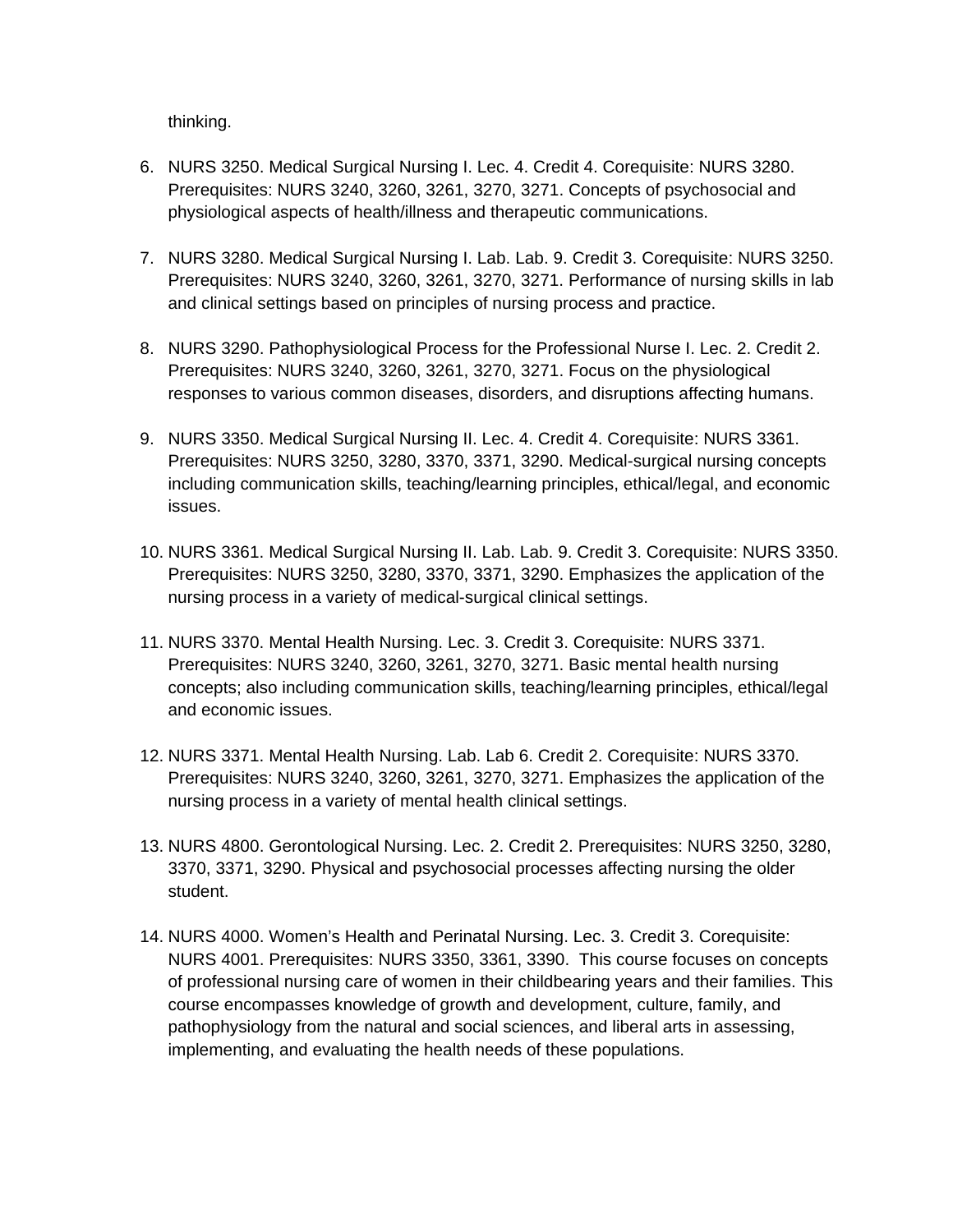- 15. NURS 4001. Women's Health and Perinatal Nursing. Lab. Lab. 6. Credit 2. Corequisite: NURS 4000. Prerequisites: NURS 3350, 3361, 3390. This course focuses on implementation of the nursing process with women in their childbearing years and their families. This course applies knowledge of growth and development, culture, family and pathophysiology from the natural and social sciences, and liberal arts in assessing, implementing and evaluating the health needs of these populations.
- 16. NURS 4100. Nursing Care of Children. Lec. 3. Credit 3. Corequisite: NURS 4101. Prerequisites: NURS 3350, 3361, 3390. This course focuses on concepts of professional nursing care of children and their families. This course encompasses knowledge of growth and development, culture, family, and pathophysiology from the natural and social sciences, and liberal arts in assessing, implementing, and evaluating the health needs of these populations.
- 17. NURS 4101. Nursing Care of Children: Lab. Lab. 6. Credit 2. Corequisite: NURS 4100. Prerequisites: NURS 3350, 3361, 3390. This course focuses on concepts of professional nursing process with children and their families. This course applies knowledge of growth and development, culture, family, and pathophysiology from the natural and social sciences, and liberal arts in assessing, implementing, and evaluating the health needs of these populations.
- 18. NURS 4300. Research in Health Care. Lec. 3. Credit 3. Prerequisites: NURS 3250, 3280 or Permission of Instructor. Study the research process with development and presentation of a completed research proposal.
- 19. NURS 4351. Health of Communities: Lab. Lab. 9. Credit 3. Corequisite: NURS 4350. Prerequisites: NURS 4000, 4001, 4100, 4101, 4230. Focus on the dynamics and nursing needs of individuals, families, communities, national, and international groups.
- 20. NURS 4430. Health of Communities: Lec. 3. Credit 3. Corequisite: NURS 4351. Prerequisites: NURS 4000, 4001, 4100, 4101, 4230. Focus on the dynamics and nursing needs of individuals, families, communities, national, and international groups.
- 21. NURS 4450. Leadership and Management. Lec. 3. Credit 3. Corequisite: NURS 4451. Prerequisites: NURS 4000, 4001, 4100, 4101, 4230. Introduction to concepts of leadership and management in nursing; preparation for role transition from student to graduate.
- 22. NURS 4451. Leadership and Management. Lab. Lab. 12. Credit 4. Corequisite: NURS 4450. Prerequisites: NURS 4000, 4001, 4100, 4101, 4230. Clinical experiences applying concepts of management and leadership.

**Motion.** Dr. Russell moved to approve the changes effective immediately. The motion was seconded by Dr. Anderson and carried.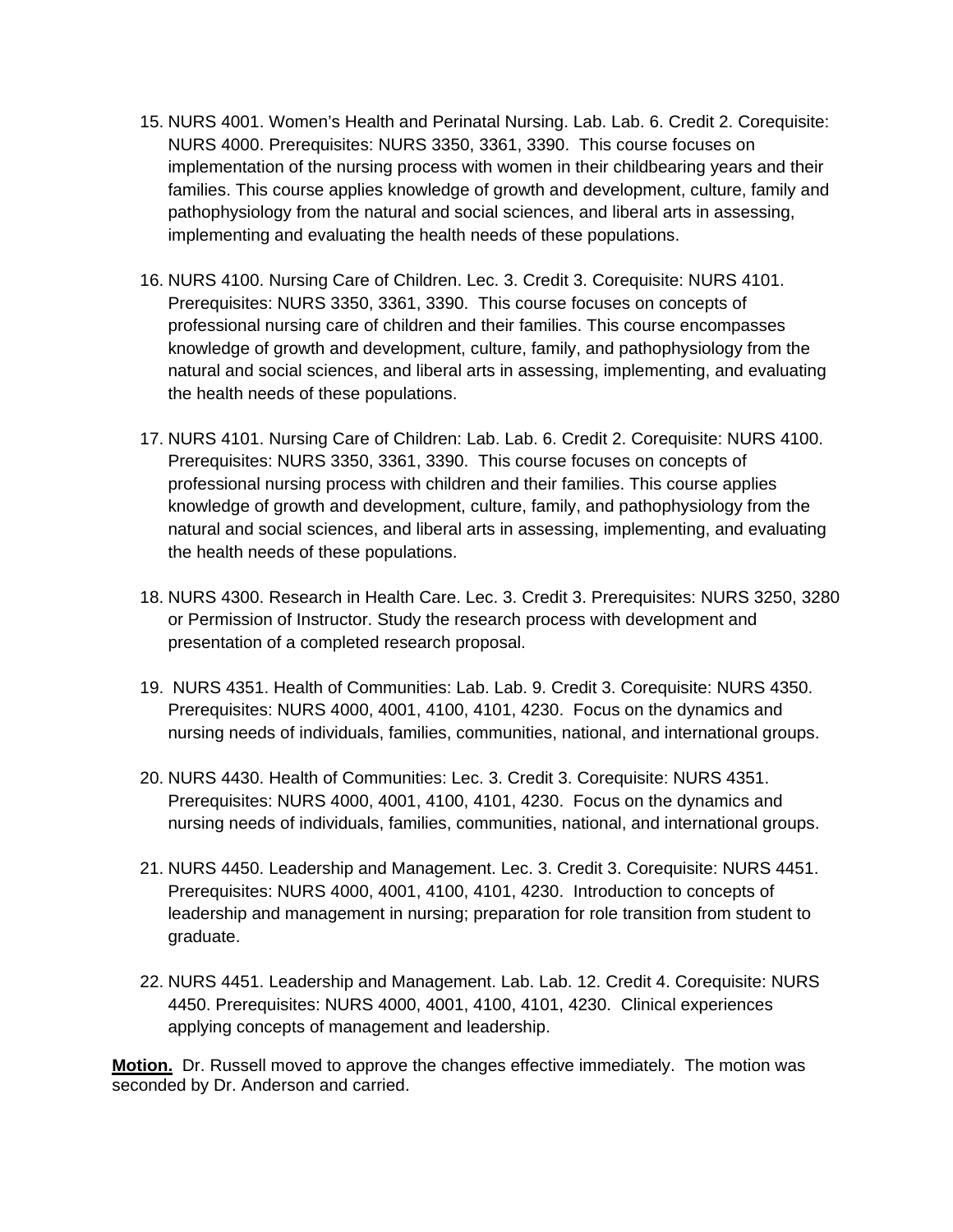### **21. Approval of Course Additions from the Whitson-Hester School of Nursing**

In a memorandum dated February 26, 2013, approval was requested for the following:

Course Additions:

NURS 4991. Special Topics. Credit 1-3.

Prerequisite: Directed study and research on a selected topic. Available to students on an individual basis, with consent of the Dean, as faculty load permits.

NURS 4992. Special Topics. Credit 1-3.

Prerequisite: Directed study and research on a selected topic. Available to students on an individual basis, with consent of the Dean, as faculty load permits.

NURS 4993. Special Topics. Credit 1-3.

Prerequisite: Directed study and research on a selected topic. Available to students on an individual basis, with consent of the Dean, as faculty load permits.

NURS 4994. Special Topics. Credit 1-3.

Prerequisite: Directed study and research on a selected topic. Available to students on an individual basis, with consent of the Dean, as faculty load permits.

NURS 4995. Special Topics. Credit 1-3.

Prerequisite: Directed study and research on a selected topic. Available to students on an individual basis, with consent of the Dean, as faculty load permits.

NURS 4996. Special Topics. Credit 1-3.

Prerequisite: Directed study and research on a selected topic. Available to students on an individual basis, with consent of the Dean, as faculty load permits.

NURS 4997. Special Topics. Credit 1-3.

Prerequisite: Directed study and research on a selected topic. Available to students on an individual basis, with consent of the Dean, as faculty load permits.

NURS 4998. Special Topics. Credit 1-3.

Prerequisite: Directed study and research on a selected topic. Available to students on an individual basis, with consent of the Dean, as faculty load permits.

NURS 4999. Special Topics. Credit 1-3.

Prerequisite: Directed study and research on a selected topic. Available to students on an individual basis, with consent of the Dean, as faculty load permits.

Note: Students may take up to 6 hours of Special Topics hours with no more than 3 hours on a single topic. Up to 6 hours maybe taken for upper division credit.

**Motion.** Dr. Russell moved to approve the additions. The motion was seconded by Dr. Anderson and carried.

**22. Approval of Program Changes from the Whitson-Hester School of Nursing** In a memorandum dated February 26, 2013, approval was requested for the following:

Curriculum Course Deletions: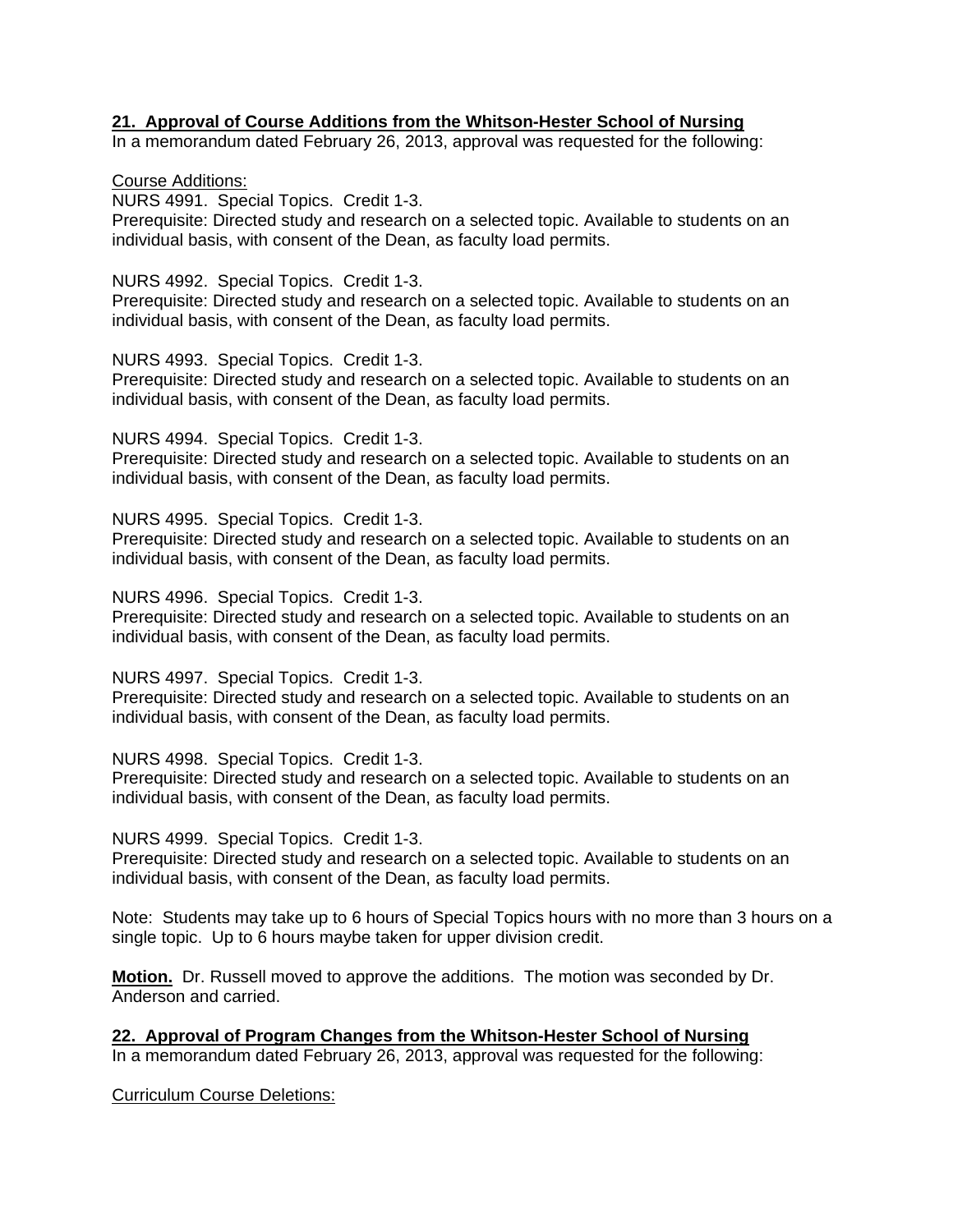| CHEM 1210 Chemistry for the Life Sciences Credit 4<br>HEC 2010 Nutrition<br>Credit 3                                        |                      |
|-----------------------------------------------------------------------------------------------------------------------------|----------------------|
| Curriculum Changes:<br>From:<br>NURS 3260-Health Assessment and Promotion<br>NURS 3260-Health Assessment and Promotion: Lab | Credit 2<br>Credit 1 |
| To:<br>NURS 3260 and 3261 OR<br>NURS 3281 Health Assessment                                                                 | Credit 3             |
| From:<br>NURS 4230-Pharmacological Concepts in Nursing II                                                                   | Credit 2             |
| To:<br>NURS 3430-Survey of Pharmacological Aspects                                                                          | Credit 3             |
| From:<br>NURS 4430-Health Care of Communities                                                                               | Credit 3             |
| To:<br>NURS 4350-Health Care of Communities                                                                                 | Credit 4             |

NURS 3380- Pathophysiological Process for the Professional Nurse Credit 3

**NOTE:** 13 hours of electives will be accepted from the AAS degree.

**Motion.** Dr. Russell moved to approve the changes effective Fall 2013. The motion was seconded by Dr. Anderson and carried.

# **23. Approval of Corrections to Catalog from the Whitson-Hester School of Nursing**

In a memorandum dated February 26, 2013, approval was requested for the following:

## BSN Catalog Correction:

Some courses from prior catalogs currently omitted under course offerings descriptions and need to be added back to the catalog until we transition out of four semester curriculum. This will allow for students to repeat the required courses. Some of these courses (\*) are also required as part of our RN to BSN student curriculum. The following courses are requested to be added to the catalog effective immediately:

## **COURSE ADDITIONS:**

| NURS 3281* Health Assessment                                       | Credit 3 |
|--------------------------------------------------------------------|----------|
| NURS 3360 Medical-Surgical Nursing II                              | Credit 5 |
| NURS 3380* Pathophysiological Processes for the Professional Nurse | Credit 4 |
| NURS 4350* Health of Communities                                   | Credit 4 |
| NURS 3435* Bridging to Professional Nursing Practice               | Credit 4 |

**Motion.** Dr. Russell moved to approve the corrections effective immediately. The motion was seconded by Dr. Anderson and carried.